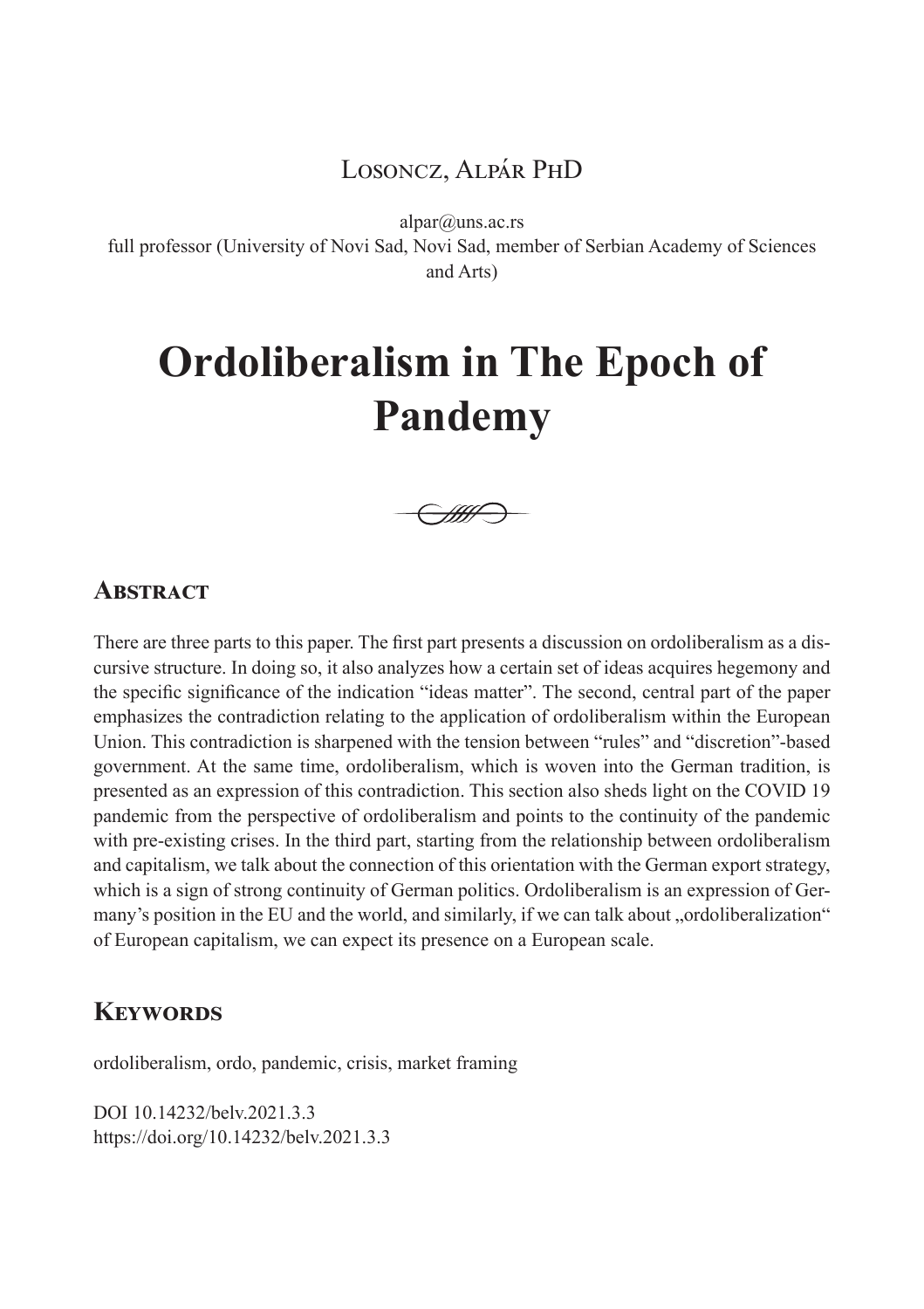ISSN 1419-0222 (print) ISSN 2064-5929 (online, pdf)

(Creative Commons) Nevezd meg! – Így add tovább! 4.0 (CC BY-SA 4.0) (Creative Commons) Attribution-ShareAlike 4.0 International (CC BY-SA 4.0)

www.belvedere-meridionale.hu

#### **Ordoliberalism as a discursive horizon**

Frequent discussions and ritual invocations turned German ordoliberalism into the discursive horizon of the epoch. Interdisciplinary occurrence of this direction in the last decade transformed its position: from the former perspective of "German oddity" (BECK–KOTZ 2017), which was the subject of only some (historical, etc.) discussions, ordoliberalism has become an indispensable discursive element of those researchers who deal  $-$  indirectly or directly  $$ with the problems of Europe and especially the European Union. Ordoliberalism has become a theoretical-practical pattern that has found its application in the expansive European studies, economic theories, and political sociology (SIEMS–SCHNYDER, 2014, DODD–KRIEGER, 2019). Its presence is indeed impressive.

Insistence on the "order" (Ordo) emphatically bears the traits of German tradition (Böckenförde 2017, Böhm 1973). In Germany, there are "*ordnungstheorie*" and "*ordnungspolitik*", "*ordnungsidee*" – but the same terms cannot be easily translated into other languages. Moreover, "*ordo*" is neither a "structure" nor a "system" – and in the case of ordoliberalism, its background with the already existing protestant religious impregnation (Krarup 2019) indicates strong roots in the mentioned tradition. "Ordo" points to the long-term structure of economic behavior (as opposed to the Keynesian emphasis on short-term intervention measures), and it also views society as the "order of different orders." To that extent, ordoliberalism is more than just a "research program" that offers only the foundations for research endeavors.

To avoid possible misunderstanding: the problematization of ordoliberalism spread from academic to non-academic domains, that is, it was even involved in the calibration of politics. Ordoliberalism developed a correction of classical liberalism and Keynesianism as well, after World War II, and it was a condition for ordoliberalism not to remain within the framework of one theoretical doctrine. After the mentioned war, it played a significant role in shaping (West) German politics, and at the same time, it influenced the genesis of the EU, which would have been impossible without it. Anyhow, ordoliberalism made its entrance on the political scene, too ̶ to view it as a pure academic orientation that reflects only a perspective within the theoretical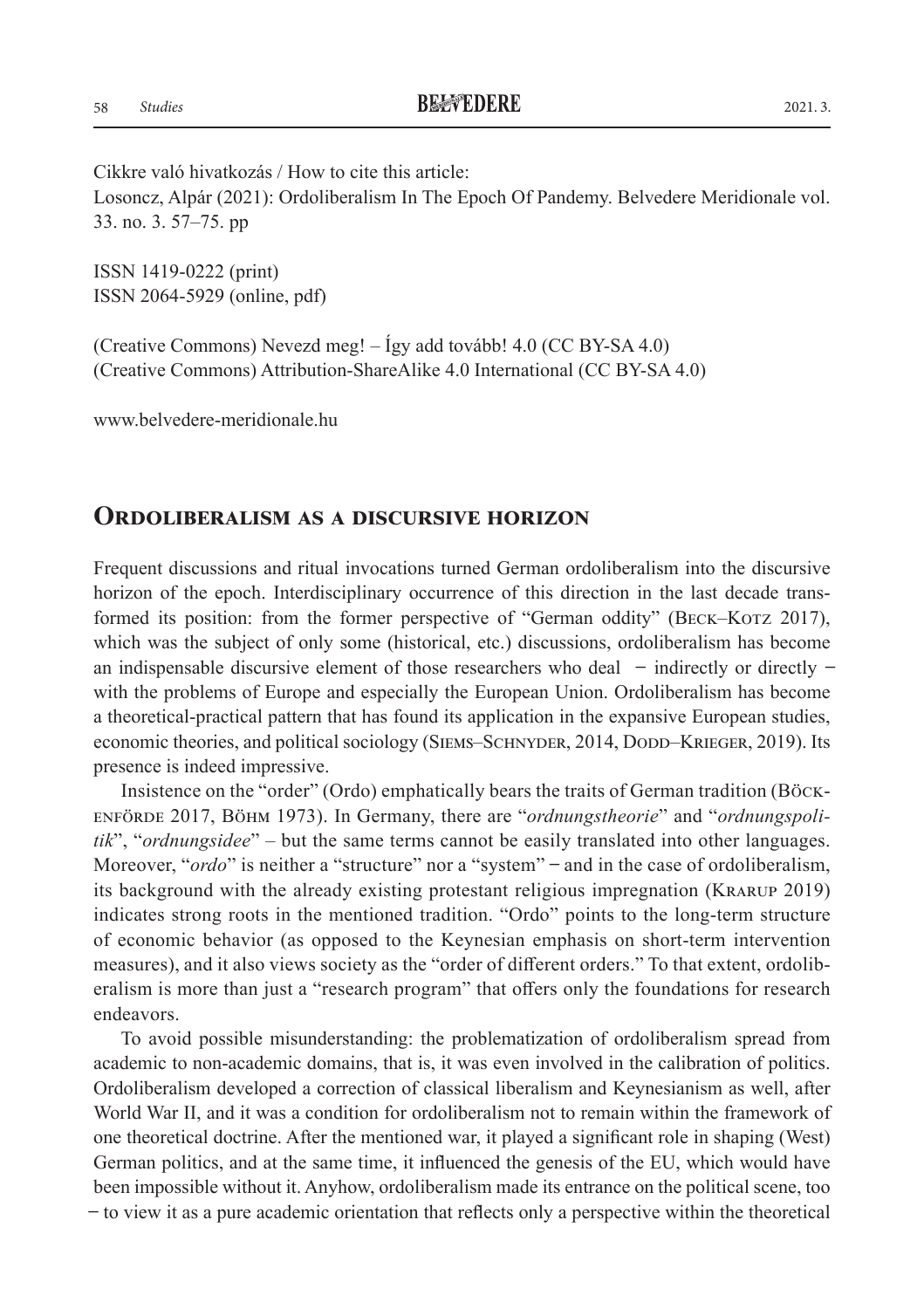"battle of ideas" would be the diminishing of all its roles and also myopia of the dynamics of European politics in the second decade of XXI century.

Alfred-Müller Armack, who was probably the one to launch an important term for ordoliberalism, social market economy, claimed that the said term did not hide the *Weltanschauung* ("comprehensive world view", see, Armack 1978. 329.). However, ordoliberalism is indeed comprehensive in its coverage of different areas of life. It is evident that, from the beginning of its emergence i.e. from the thirties of the XX century, ordoliberalism was aimed at becoming an *active agent* in terms of tailoring "ordo", especially "framed" order: the intention to enlighten in order to ensure the transformation of the world and its stabilization was the *credo* of this orientation. The ordoliberal conception of modern rationality never aimed at remaining within the narrow confines of scientific institutions; its existence had *practical* ambitions. We can add biographical data that clearly prove that Armack, Alexander Rüstow, Walter Eucken, and others played a significant role in the political sphere and were publicly influential to such degree that they contributed to the formation of not only German but European politics as well (GOLDSCHMIDT–NILS ed. 2005).

Naturally, the estimations of ordoliberalism's *influence* differ dichotomously. Discussions about ordoliberalism are so confronted that they can be easily divided.

*On the one hand*, critics believe that certain directions of European politics, especially some of its constituent parts such as austerity-biased politics ("constitutional austerity" (Clancy), i.e. raising austerity to the constitutional level), deficit limits, and other rules serving to introduce discipline, can be unequivocally attributed, at least indirectly, to the influence of ordoliberalism and its integration, especially to the strategy of German politics. In other words, during the previous decade, there was *too much* ordoliberalism, which must be emphasized as a significant factor in shaping negative paths in the EU and its lagging behind other world powers. Ordoliberalism can be treated as a European "variant" of neoliberalism, or as a German relative of the dominant neoliberalism whose death has been predicted several times ̶ unsuccessfully. The dogmatism of European politics, the advanced "ordoliberalization of Europe", the negative form of path-dependent, or the inertia of the same policy could be attributed to the hegemony of ordoliberalism, which represents an ideological arsenal for German action within the EU.

*On the other hand*, the followers and today's proponents claim the exact opposite: in the last two decades, there has been *too little* affirmation of ordoliberalism. Neither the EU nor German (economic) politics sufficiently reflected ordoliberal maxims; it was the lack of recognition of ordoliberalism that led Europe to falter. When the critics of this direction comment on *excessive* ordoliberalism, it is only the case of forced pragmatism of German approach and positioning in the context of interstate relations for the purpose of strategic rationality. To accuse ordoliberalism of certain European failures implies simplification and "ideological abuse" (FELD– Köhler–Nientiedt 2015, Dold–Krieger 2021).

If we take the viewpoint of the mentioned critics, then how is the influence of ordoliberalism manifested?

The approaches presenting forms of ordoliberalism simplify ideological impacts and skip various transmission mechanisms that enable the rooting of ideas. How certain ideas become ideologies that offer rationalization for particular politics needs to be carefully analyzed, starting from its structure to the conjunctural moments. Furthermore, the hegemony of an idea or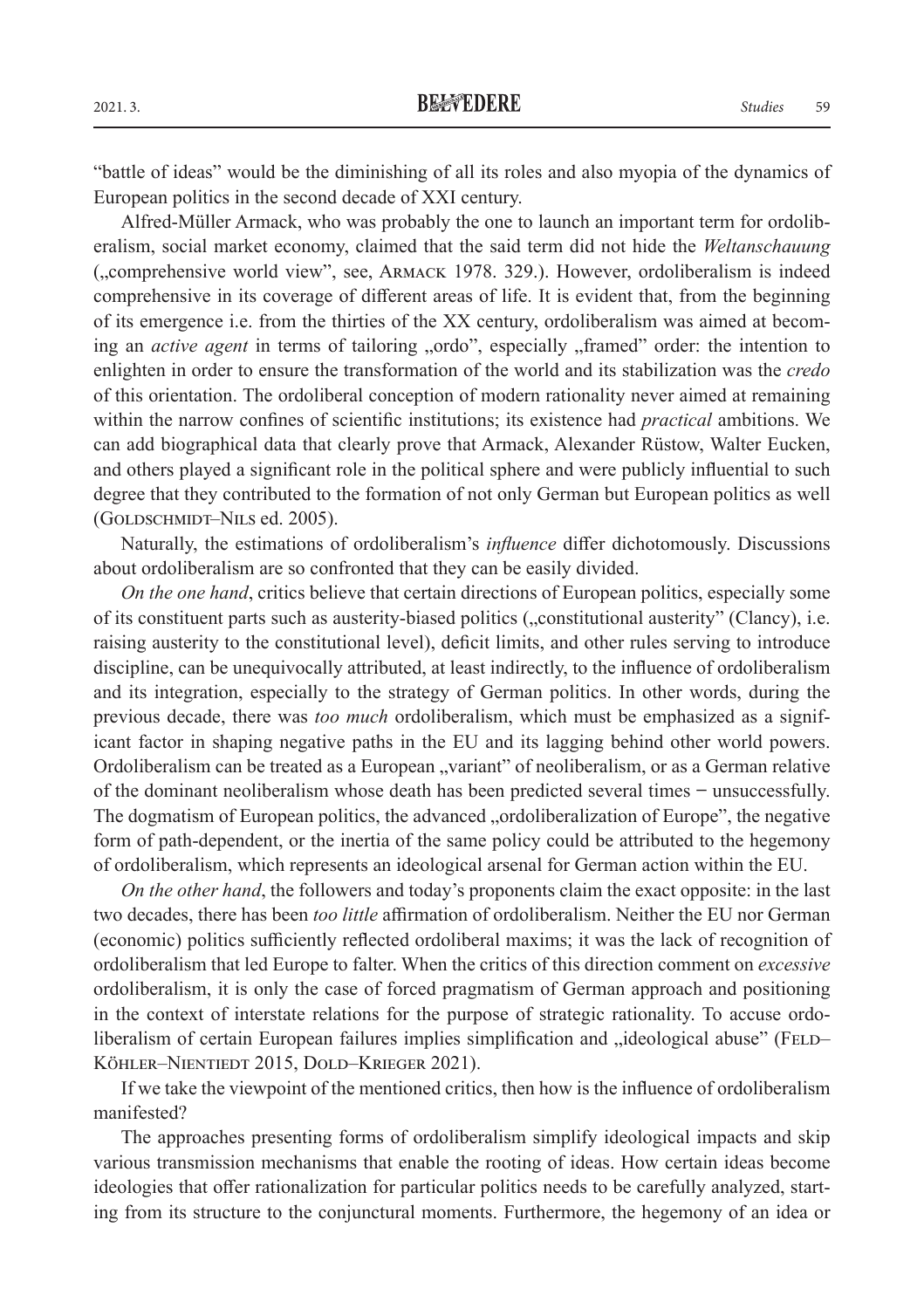its parts should be viewed only as embedded in various economic and political constellations. Namely, the strong association of austerity with ordoliberalism is not new; in fact, Italian fascists had already developed a combination of technocratic management and politics of austerity (MATTEI 2017). Thus, we will not broaden our understanding of ordoliberal tone regarding austerity in Europe unless we consider economic and political determinations. The phrase "ideas matter" does not imply that ordoliberalism develops its influence vertically, from above, and linearly. That is, dynamizing the impact of a single set of ideas is not self-evident; originally scientific ideas formulated within academic communities a priori have no causal significance in terms of shaping political practice. Science cannot pave the way for social practice by reflecting on its social position.

Accordingly, ordoliberalism and its presence in Europe cannot be reduced to monolithic and linear influence, but it needs to be regarded as part of a complex configuration. Ordoliberalism, as well as neoliberalism, must have its "interlocutors" (JAMES 2020. 486.) who, based on "spillovers", disseminate axioms and statements of a given scientific concept. Academic subjects can be "initiators of discursive practices" (Foucault) with analyses, diagnoses, and forecasts based on the requirements of different clients; yet, their concepts can be viewed as directing only *in potentia*.

Considering the present situation and relevant research, it is evident that only in Germany, there are broad "advocacy coalitions" (SABATIER–JENKINS-SMITH 1993) just like dense "networks" (Ötsch– Pühringer–Hirte 2017) of various NGOs, foundations, consultancy firms that systematically promote ordoliberalism or its parts for the purpose of political effectiveness. The position of ordoliberalism must be assessed from that standpoint  $-$  after all, we can see this in other countries as well; namely, the channeling of influence takes place in a complex institutional environment where contradictory tendencies intersect. Even the emergence of ordoliberalism does not take place in a neutral, but in a grooved context with asymmetrical influences of various power configurations, with selective coercion to frame the existing ideological constellation (for general problems, LATOUR 1994).

We know that ordoliberalism was a legitimate matrix for German politics whose representatives have many times referred to ordoliberalism as an ideological framework that justifies the rigor of market criteria (Pühringer 2015). Namely, ordoliberalism had its political representation, but even that will not save us the effort to analyze the influence of ideas.

Not to lose ourselves in a detailed discussion of this issue, we would only note that, in this constellation, the conceptualization of "ideological influence" must take into account processes that can be modeled based on Robert Merton's thinking, who designed "unintended consequences" as the general dimension of "purposeful actions" (see NEDERGAARD 2015. 1095., MERton 1936). Even those who intentionally operationalize given ideas can produce unintended consequences, that is, results over which they do not have control.

To summarize: there does not have to be a *direct* match between ideas and their realization to talk about the guiding influence of certain ideas in the "battle of ideas". After World War II, ordoliberalism did indeed gain significant positions in the apparatus of economic politics, but it had to earn its status where there were significant strongholds of Catholic corporatism. It is often claimed that the idea of a central bank enjoying strong independence from the state is an expression of ordoliberal projections ̶ but we must not forget the major roles of the way the German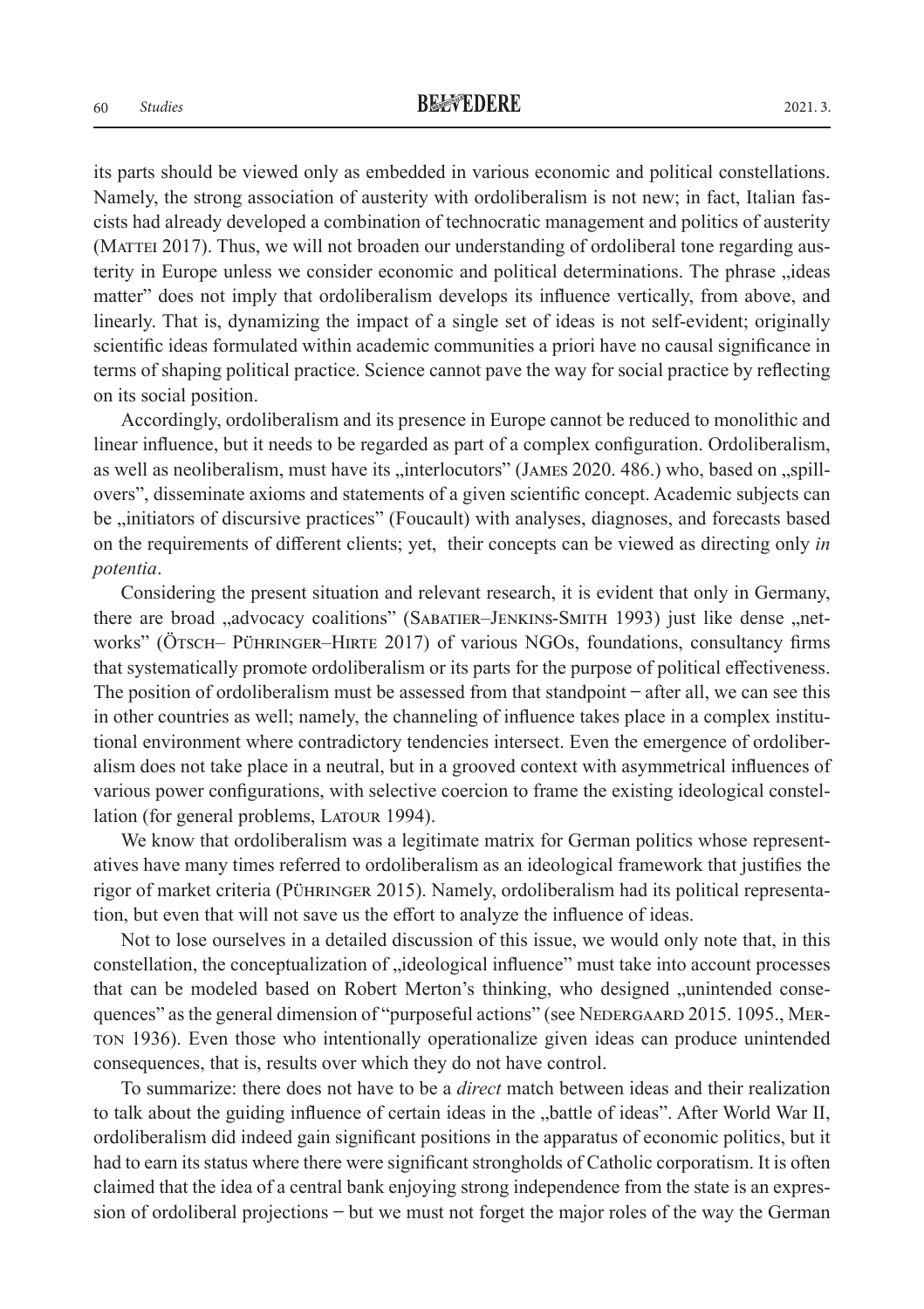mark was introduced and the allies' intention to prevent money printing from being reused for "", rearmament" (SCHARPF 2015, SOLTY 2016). The operationalization of ideas always happens in conjunctural situations. Ideas are not univocal; they allow for different interpretations, at least within appropriate discursive boundaries.

Consequently, ordoliberalism was and has remained exposed to conflicting interpretations. Of course, we could first list the proponents of the state, but we must not forget the fact that a strengthened rival, the Alternative für Deutschland (AFD), has also acted with the intention of promoting ordoliberalism over the past decade. Unlike state managers and politicians, it *expressis verbis* aims at "radicalization" (HAVERTZ 2018) of ordoliberalism, including an attack on the EU, as well as a fierce criticism of all its institutions. If Angela Merkel's country sees "framed market" in Europe as "the arbiter of all things", that is not enough for the pro-market calibrated AFD: we need to go much further.

Now, as we can see, ordoliberalism is a guarantee for the survival of the EU on the one hand, but on the other (which disrupts the mentioned , consensus"), ordoliberalism is a conceptual framework against an insufficiently market-oriented EU. Thus, there is the same conceptual framework, homologous points of reference, but almost heterogeneous interpretations.

It is, therefore, a context of *defined* hegemony of ordoliberalism. The contradictory claims about a surplus and a shortage of ordoliberalism are the organic necessity of interpretations of orientations such as ordoliberalism. We do not claim that this hegemony is not divided, disturbed, and combined with other orientations. On the European scene, orientations are forming ideological confrontations, primarily Anglo-Saxon neoliberalism. It is necessary to state clearly that neither today's ideological turmoil nor the dynamics of European politics can be understood without considering ordoliberal discourse.

Finally, if we intend to present the forms of influence of ordoliberalism, then we must go beyond European parochialism. Namely, there are such representatives, "interlocutors", "second dealers" of ordoliberalism who did leave the European level and addressed certain issues at a global level. This is what the notion of "ordoglobalism" evokes (in terms of a detailed description of this notion, SLOBODIAN 2018): various networks and associations of influence have appeared at key points of world (economic) politics and in the leading international institutions (World Trade Organisation, for example). The same influences have been dynamized indirectly (locally: Geneva as a source of dissemination), through loyal students, supporters and actors who operationalized ordoliberal concepts, but on a global scale.

Thus, ordoliberalism is far from limited to European perspective only; its traces can be found everywhere with its "interlocutors" promoting it on a cosmopolitan level, too. Ordoliberalism should be considered on a global level. In fact, we could say that ordoliberalism influenced the shaping of globalization in the twentieth century; some famous ordoliberals found it convenient to make projections about the emerging globalization, which gradually developed in the last third of the twentieth century. We are not implying here that this influence is of the same intensity at the European and world level; we do not want to equate different levels, but the fact that ordoliberalism remained a constitutive ideological lever of European self-understanding before the pandemic is relevant.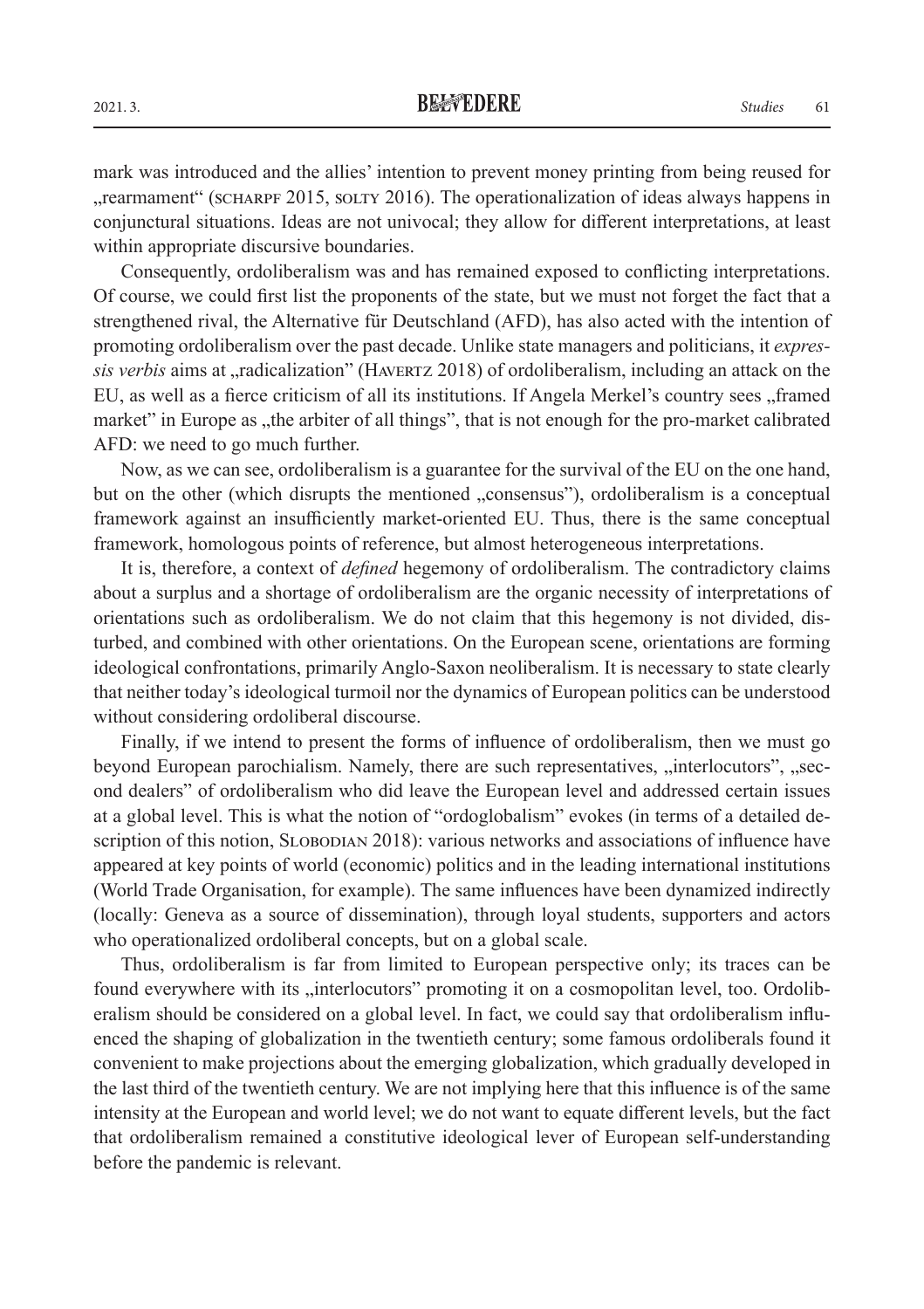## **ORDOLIBERALISM BETWEEN "RULES" AND "DISCRETION"**

1. Ordoliberalism is much more than a baby brother/sister of neoliberalism, which is typically associated with the top-down performance of certain Anglo-Saxon countries. Careful weighing of different political and economic tendencies in the XX and XXI century warns us that Germany has contributed to the ideological repertoire much more than the metaphor of kinship with neoliberalism describes. To be clear: despite the lost war in the middle of the XX century, German politics managed to ensure continuity of its export orientation, to adjust successfully its policy of creating manufactured products that were and have remained part of the export strategy, to lower labor costs and establish a standard deflationary policy ("deflationary ordoliberalism"). Therefore, it became and survived as an active *creator* of the international political economy. The statement about its role of the "architect" (GERMANN 2020) is not exaggerated at all, which means that in terms of "neoliberalization" it did not have just a mimetic role, which is often assumed (note active role of Germany in case of Ukraine, for example, Sonne 2014, Cafruny 2015).

Finally, the significance of ordoliberalism derives from the above said. German export policy has become increasingly globalized, penetrating far beyond Europe (2015, the United States became the most important destination for German exports). As we all know, China is a significant destination for the strongest German companies and Germany's regional position in South Europe is also well known (STEINBERG–VERMEIREN 2016, GERMANN 2017). Furthermore, "ordoliberal export strategy" is discussed quite thoroughly (Cafruny– Talani 2019, 8.): the extraordinary historical weight of a well-thought-out export strategy as a *par excellence* of German orientation leads us directly to the affirmation of "ordoglobalism". Moreover, even Ludwig Erhard emphasized the strategic priority of Germany's export strategy (Ash 1994. 244.) ̶ "ordoglobalism", that is, an export strategy based on ordoprinciples can offer legitimacy for such priorities.

Furthermore, Germany is in the European milieu where the logic of "soft power" prevails, and the EU promised exactly that: the domestication of power and coercion, i.e. the transformation of "hard power" into a "soft" version with self-limiting and multiplied actors who can reach a consensus in one complex infrastructure. Still, Germany's position in this constellation is constantly debated, given Germany's actual power in the geopolitical economy. Consequently, it is regarded as being "posthegemonic" or "semihegemonic" with the politics of "benign leadership" (Germann 2017. 5.). It could be even viewed as "subimperialist" (Fouskas 2018). Its position is strong enough to be *primus inter pares*, but it does not have such strength as to lead Europe unilaterally. Germany (we paraphrase here certain indications of Karl Mannheim, although not regarding Germany) cannot dictate decisions, but it can make way for its "defensively offensive" politics to *condition* the making of relevant decisions. Thus, it can be assumed that ordoliberalism actually provides a higher degree of authoritarianism compared to the "more relaxed" Anglo-Saxon neoliberalism (Fouskas–Gökay 2018. 123.).

2. If we analyze the attitude of Germany and its geo-politico-economic position, we will find numerous contradictions. Heiner Flassbeck, former Chief of Macroeconomics and Development of the United Nations Conference on Trade and Development (UNCTAD) in Geneva,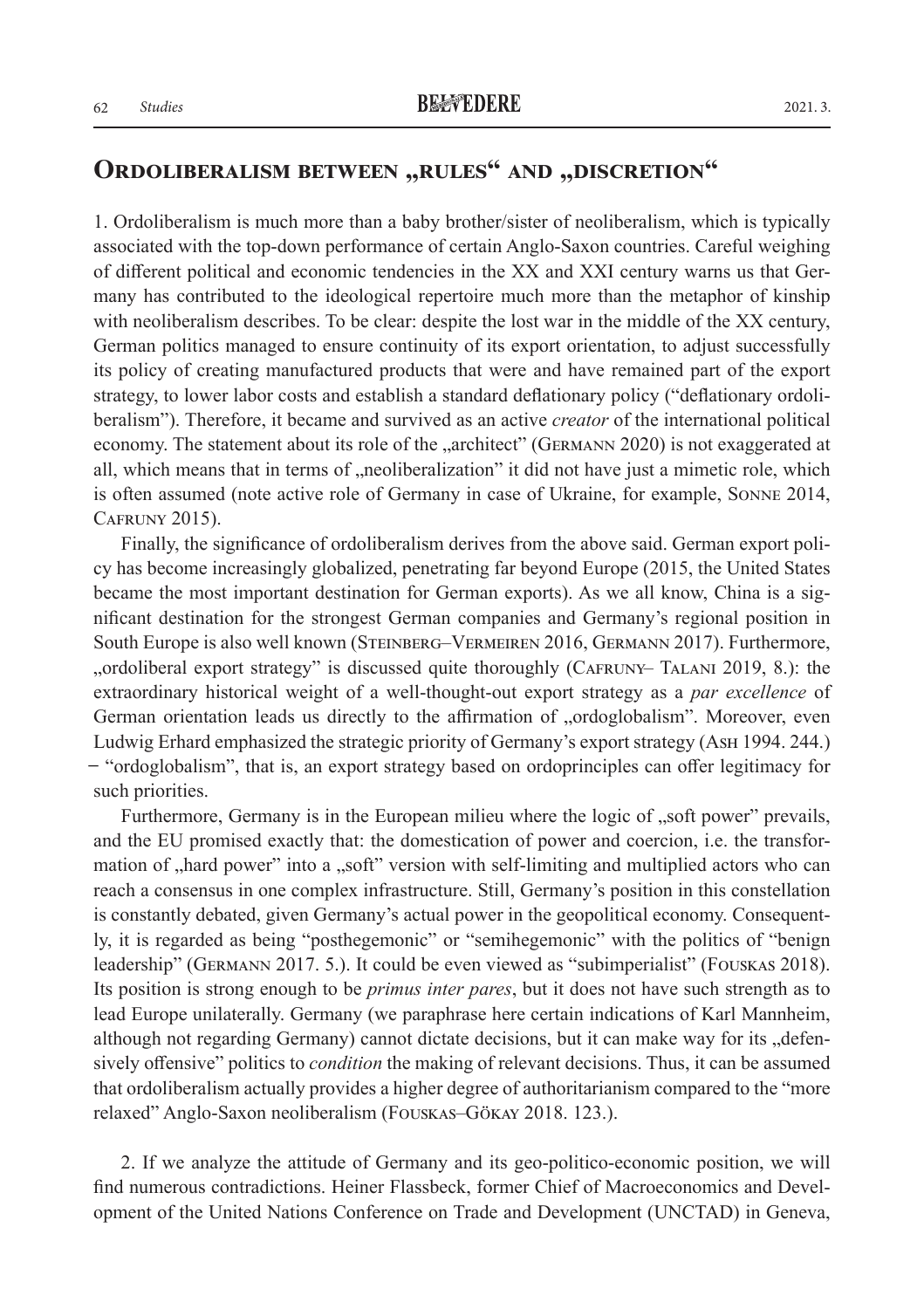and one of the fiercest critics of today's Germany and German mercantilism has pointed out that Germany would like to be hyperloyal to Europe or to EU and "the best European at the same time" (Flassbeck 2019). Another important critic of German politics, Wolfgang Streeck, argues that the "Germany's European empire" was (unintentionally) created by Germany emerging from an inferior position in the first decade of the XXI century when it had established itself as a "neoliberal rationalization machine" (Streeck 2018) and "enforcer" of monetary discipline for Europe.

We should not presume that there is some inherent love of Germany towards Europe: it is a strategic-rational decision of a country that was "too big to be loved and too small to be feared" (Streeck 2015). Of course, we should also mention some fragilities of "ordoglobalism". Germany's export strategy that led it towards global, non-European paths was interpreted by some as the cause of certain elements of fragility in its "geopower" policy (KUNDNANI 2015).

Yet, we are here also interested in the ideological situation of ordoliberalism with respect to the German constellation. The mentioned orientation presents the so-called *laissez-faire* doctrine of market criticism because the market cannot take care of itself enough. Hence the programmatic ordoliberal effort of "market framing" which backbone is "competition" or "competition order". As commented by many, this is the case of shifting the focus from "exchange" to "competition". "Exchange" is an abstract, main idea of classical liberalism, while "competition" is a phenomenon that can be deduced from the "framed" order. "Framing" as a targeted activity enables an active state that is much more productive here compared to any form of the "*laissez-faire*" doctrine.

Ordoliberals originally called this "frame" the *Wirtschaftsverfassung* (economic constitution). Armack, whom we have already mentioned here, was the one to use the said term in his book on capitalism when he was trying to define the "laws of the development of capitalism" (Armack 1932. 12.). The economy will develop into a "whole", Armack continues, so it must ask itself whether the order is to be understood. Such orientation requires a special cooperation between legal and economic discourse: we will not be mistaken if we say that ordoliberal conceptions generally depend on the success of this union.

Certain German specifics, or a kind of *metaphysics*, must be pointed out here. Namely, we cannot avoid elucidating the German calibration of politics, that is, to shed light on the context where the ordoliberal interpretation of politics arises.

Ordoliberalism has retained much of what can be called "*metaphysics of law*" (TORNHILL, 2007) within the German tradition. Politics is thus seen as a stepping stone to "metaphysical truth" (Auer 2019), that is, to higher-order truth (*Vernunftwahrheit*, Vollrath, 2003. 42.) which is purified from "political contestation," that is, from the contingent political outcomes. This is why German politics is always burdened with a "surplus of consensus" (Dahl 1965. 19.; Auer ibid., 3.) because "contestations" are viewed only as a transitory instance towards the truth which seems to be an imperative in terms of mental insight. Order is understood as *Wesensordnung*, order of substance.

It is of considerable importance here that law, as a metaphysical instance, can overcome the mentioned political conflicts: *law as a neutralized medium overpowers political disputes*. In his de-essentialized theory of law, Niklas Luhmann argues that law implies "counterfactual expectations" because "uncertain expectations" are much more unbearable than "disappointments and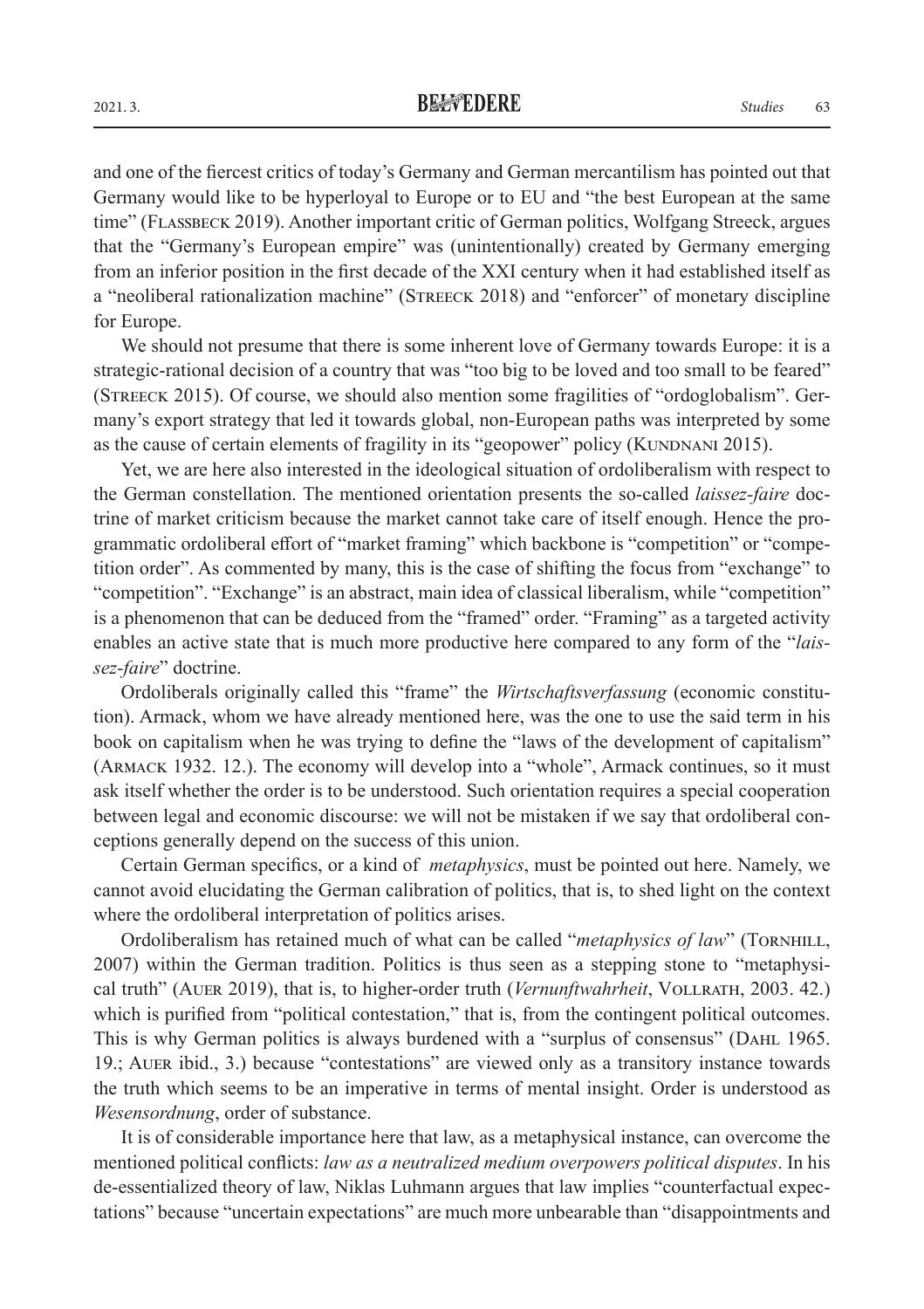surprises" (Luhmann, 1993). When ordoliberalism constitutes an order, then it aims to stabilize the said expectations, but also to set a higher medium of regulation and coordination in relation to parliamentary democracy.

Therefore, ordoliberalism draws from the "metaphysics of law", that is, the metaphysical aspect of the law, which enables the position of economic discourse in the context of the "whole". Those commenting on the overload of EU politics with the law and complaining about the deficit of "democratic accountability" should know that Germany, with ordoliberalism, has devoted a great deal of effort in immunizing European infrastructure from democratic contingents. Ordoliberalism is harnessed to the truth of "order", that is, to the higher-order truth. The universally present defense of "democratic accountability" that has become especially intense in the EU can be explained with the fundamental ambition of ordoliberalism.

3. However, things get complicated. Let's turn to Luhmann again: it is important to build "resistance to disappointments". Yet, crises combine both surprises and disappointments. Ordoliberalism was originally a stabilization body for (West) German capitalism, first in the 1930s and then after World War II. The crisis has always played a key role in the ordoliberal imaginary anyway (Armack ibid. 34). It was born out of crisis and lives for the sake of crisis management. It can even be said that gaining stability based on the revitalization of the "order" is one of the most important goals of the ordoliberals.

However, it is important to note that this direction became accepted after the 2007 crisis, which was a "surprise and disappointment" for many. In fact, ordoliberalism is widely perceived as a "crisis science" that can explain the EU's commitment to the politics of austerity and generally persistent "rule-followed strategy" which assertive variant was recognized in the relationship towards Greece in 2015. Of course, the same practice of resolving the crisis has been often exposed to criticism that emphasized the unfruitfulness of the European performance that buried Europe in a subordinate position in the multilateral world. At the same time, ordoliberalism was regarded as the culprit in terms of: a) prolonging crisis incentives in Europe, b) further decline of democratic capacities on the old continent, c) affirmation of technocracy and bureaucracy against the democratic expression of political will (majoritarian democracy), d) slipping into permanent authoritarianism.

Criticism of ordoliberalism was directed to the wrong approach of the EU to a crisis, that is, it was accused of causing the decline of EU authority. This can be explained by the fact that ordoliberalism got trapped by a complex, antinomic relationship between "rules" and "discretion" (a different aspect of this by White 2015). *The aim is to govern apolitically based on neutral rules, but it ends up in discretionary politics.* The governance is planned to be depoliticized, but the result is repoliticization through technocratic discretionism. Thus, ordoliberalism secretly merges with the elements of Machiavelli's theory.

We seem to be confronted with a general problem: Roberto Esposito noticed this in the case of neoliberalism. He emphasized the "immanence of the market" and its relation to human existence in order to perform broad depoliticization, but his approach resulted in a strong repoliticization, that is, in reconfiguration of power relations between different social subjects (Esposito 2005; Oksala 2017; Nedergard 2020).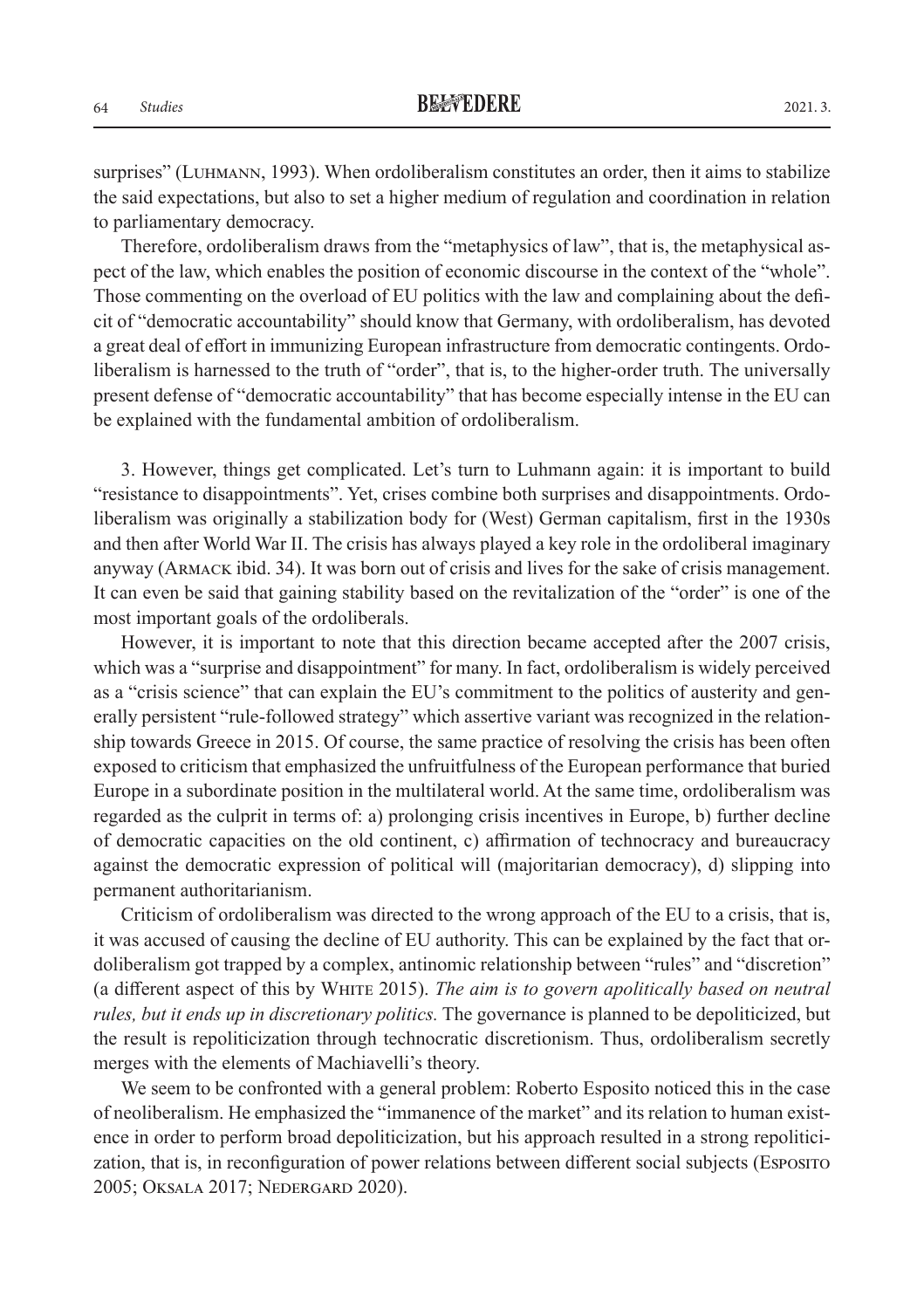Anyhow, the earlier mentioned trap emerged to the surface and became constantly present with the ongoing crisis. "Rules" represent the operationalization of the process of neutralizing political struggles for the purpose of metaphysical truths conducted by the European enlightened technocracy. They rely on the "meta-rules" that enframe the mentioned economic constitution. Critically speaking, contemporary debates on the continuity of "emerging politics" in Europe with the *eternal surplus of European technocracy and bureaucracy* (SCICLUNA – AUER, 2019) testify to the oscillation between "rules" and "discretion", i.e. between neutral management and strongly non-neutral management of crisis.

Since 2007, Europe has been constantly oscillating between rules and discretional government: if rules are there to strengthen the intact stability, then the stability of expectations of social actors and discretional crisis management is the case for transregressive interventions based on the familiar *logic necessitas non habet legem*. For example, apolitical behavior regarding the migration crisis in 2015 had to become involved in inconsistent repoliticization (Streeck 2018). One researcher (VAN MIDDELAAR 2016. 496.) claims that the Ukrainian problem retrospectively affirmed that the EU was never apolitical, because then it had to see the "uncomfortable truth", more precisely the necessity of a "pre-eminence of non-rule based decisions." We have argued here that this is not a contingent outcome, but an inherent problem of the ordoliberal conception of the European constitution. *According to "ordoliberal utopia"* (W. Münchau), *European politics can be realized on the basis of rules that guarantee metaphysical neutrality*. The operationalization of rules always implies a discretional interpretation of the situation in accordance with the opportunistic engagements.

As we have said, ordoliberalism is to be blamed for European problems, but it was caused by the crisis. Too much technocracy caused by the tensions between the discretionary regime and "rules" has shaken the EU's ordoliberal legitimacy. In other words, ordoliberalism is itself a victim of cumulated crisis tendencies. It was also affected by the elements of crisis which eruption could not be prevented. From ordoliberal perspective, the fact that such an important institution as the European Central Bank (ECB) must exceed its limits (TESHKE 2019; LOKDAM 2020) to maintain the monetary "ordo" of Europe also challenges the basic concepts of ordoliberalism. The ECB's acts during crisis management have proved to be great material for studying the contradiction between "rules" and "discretion". Some interpreters (SYMS – SCHNYDER 2014) believe that the position and agenda of the ECB, which always expands its maneuvering performance (targeting of interest rate, etc.), cannot be reconciled with the ordoliberal notion of neutrality as it leaves free space for discretionary management that cannot be justified. "Central Bank independence" also does not coincide with ordoliberal ideas. This is unequivocally true (if we at least consider the claims of different ordoliberals), but it still does not make ordoliberalism irrelevant. Discretionary management is indeed criticized by ordoliberalism, but the way in which ordoliberalism is involved in the EU and the technocratic approach embody the contradiction in the application of ordoliberalism.

4. Now, the next thesis is as follows: pandemic management represents *continuity* in terms of the intriguing relationship between rules and discretional management. Crisis management has never been just dealing with one extraordinary object, that is, it is never just ,,management *of* crisis ,, but also ,,management *by* crisis ,.. There is no political instance that would not engage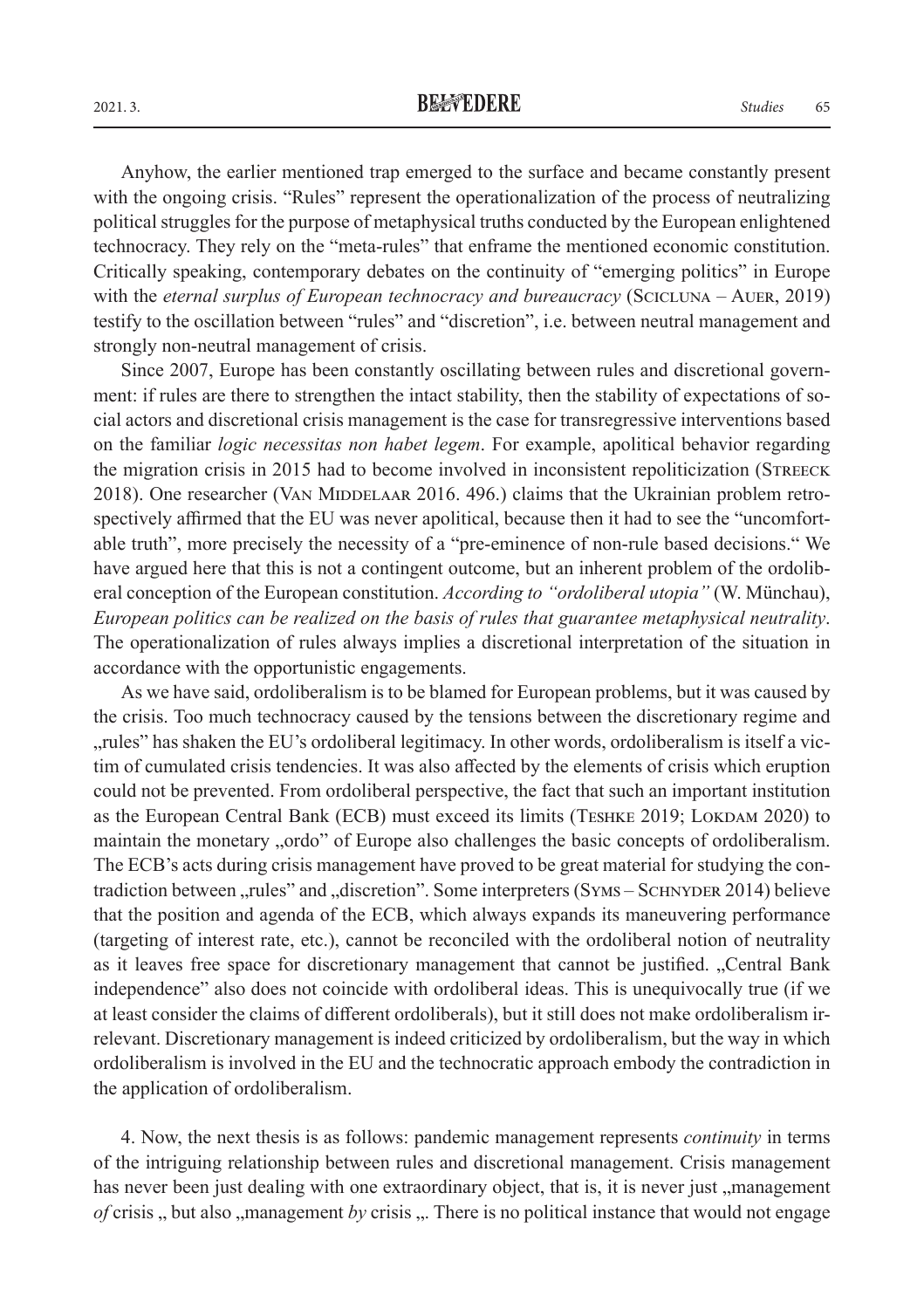in the processes of "management *by* crisis" and provide itself with "output legitimation" on that basis. No crisis process is neutral so as not to encourage an effort to take advantage of the situation with regard to the affirmation of the mentioned output legitimation. We can say that management during a pandemic can be understood in this way: at present times, we are not only confronted with "*management of pandemic*" but with the "*management by pandemic* " as well. This means that no crisis is just *a restitutio in integrum*, but a rearticulation of an existing constellation.

COVID 19 has undoubtedly shed light on certain problems, especially regarding public health and climate/ecological bias of capitalism. Therefore, its far-reaching consequences are unquestionable: the phenomenology of corresponding regressive tendencies in the short and long run proves this. Numerous articles present alarming arguments that intensify the idea that neoliberalization of health policy has reduced resilience to pandemics, and there are increasingly more of those articles giving statistics on privatized health institutions and the decline of public health (POHL 2020). Besides, there must be an explanation why the pandemic came as a surprise despite earlier regular WHO warnings.

Furthermore, some studies apocalyptically announce climate changes: the report of the Intergovernmental Panel on Climate Change has caused somewhat more attention this year than before, although its warnings were strong in previous years as well. Finally, there are books on proximate and ultimate causal mechanisms of a pandemic, which reflect the importance of zoonosis in relation to the eruption and expansion of COVID-19, to confirm this (Wallace 2020; Malm 2020). Those books also critically indicate the impact of capital-directed agrocomplex on soil erosion and degradation of biodiversity, which consequently promotes zoonosis ̶ this is a well-known phenomenon, but it become immensely significant during the pandemic.

We do not deny the idiosyncrasy and severity of the ongoing pandemic. Neither do we equalize the pandemic with other crisis processes. We qualify the pandemic, by standard definition, as a , major crisis" involving all important trends of the social structure. However, the COVID 19 pandemic cannot be seen as an *isolated* crisis. Finally, we have already experienced everything we have listed so far. There are differences only in terms of *gradation* and in a sharper hermeneutic perspective during a pandemic. Of course, the EU will now focus its huge financial resources on the Green New Deal (European Commission, 2020) or it will be a financier to pump its huge funds into socio-economic spheres. Still, regardless of the amount of funds, we must be aware that the "climate emergency program", treating climate dynamics in the perspective of "securitization" is not new but a mere continuation of articulation of the already existing crisis constellations (we will now leave aside the different meanings of securitization of climate change, DUPONT 2017).

# **The pandemic only gives a new perspective and opens a new fIELD FOR THE "THICKENING" OF VARIOUS CRISIS TENDENCIES**

Despite the depth of COVID 19 that affects life in late capitalism, it does not represent radically new tendencies as much as a continuation of something that had already existed. It would be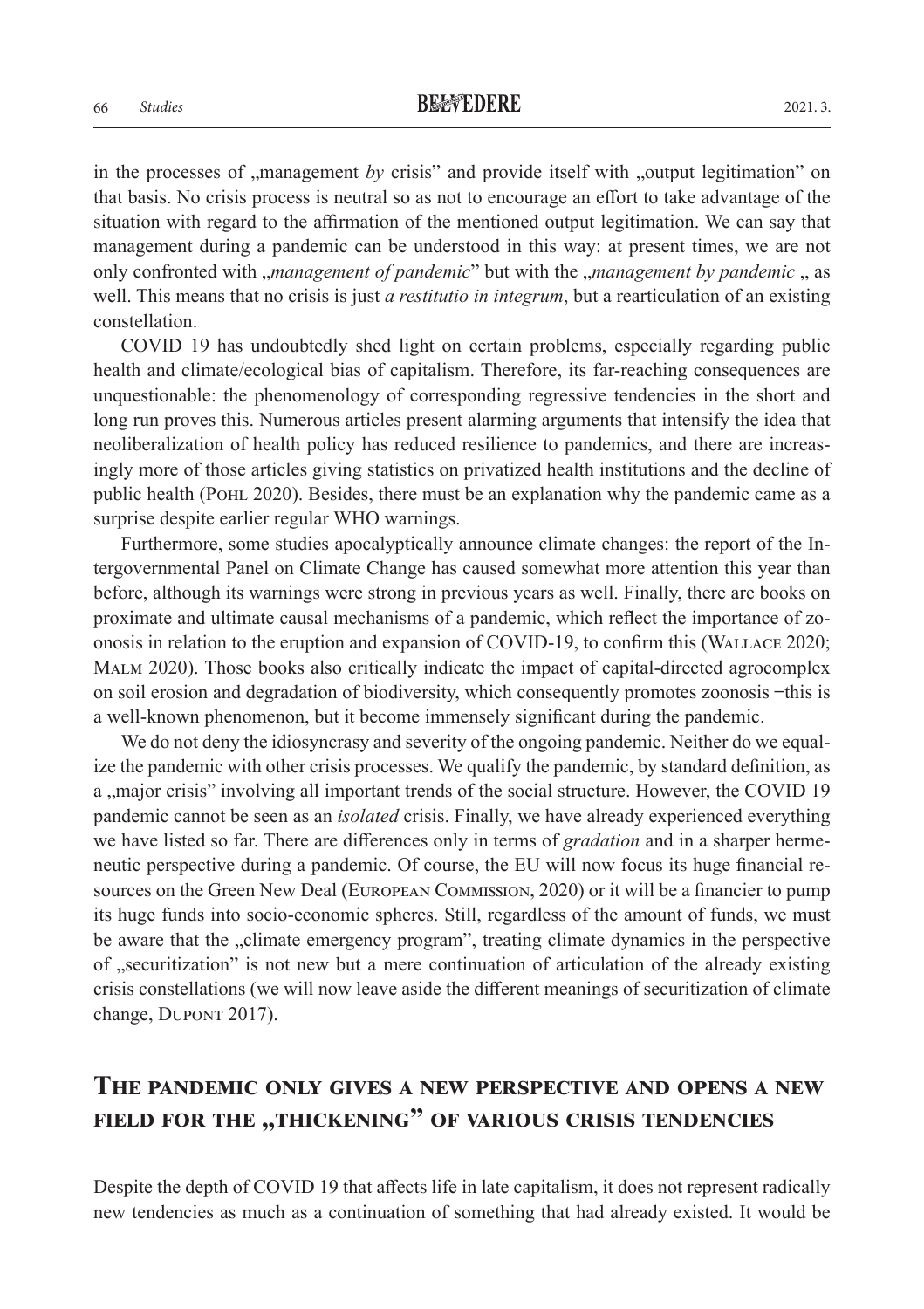enough just to briefly list some cumulated crisis tendencies to show the presence of continuity (for example, a cumulation of the debt: in 2007, the  $\alpha$  average eurozone debt to GDP ratio was 65 percent", in 2021 it was 84 percent, see, Lancy 2021, etc.). Moreover, Europe was the one marked as a continent that did not overcome the systematic problems that persistently remained even after the crisis management (FLASSBECK 2016). To be more precise, long before the pandemic, harsh diagnoses had already been made about the upcoming crisis, and it was not written only by the radical pens (PLENDER 2020).

The EU has been criticized many times during the pandemic. For example, its actions based on the "economic emergency" perspectiive were criticized precisely because they expressed ordoliberalism, like in case of rejection of crisis management by corona bonds (Monaco, 2020). European labor market policy was praised as Europe did not lose as many jobs as the USA. The ECB's actions, which delayed the "sovereign-debt crisis" were applauded as well, but despite all that, the EU suffered a recession and its fall was more intense than that of the USA (Tooze 2021). The pessimistic diagnosis predicts even long-term crisis tendencies (Artus 2021) in Europe only to be manifested later. The well-known ordoliberal strategy of "rule-biased" austerity was criticized retrospectively as it had assertively ordered a reduction in public health funding during 2011-2018, and the EU's weaknesses to opportunistic behavior were criticized concerning the influences of Big Pharm (Lancy 2021).

This, again, emphasizes the continuity of the pandemic with the previous situation. The EU has experienced various crises over the past decade and this has prompted some researchers to simply claim that it is a "permanent crisis" (TALANI 2016). It is also difficult not to see the mark of ordoliberalism on the process that has led to the crisis, but also on the management of/by crisis. The affirmation of ordoliberalism is both an input and a desired output during all crises in the second decade of the XX century. The same stands for COVID 19, which implies management of crisis by ordoliberalism.

The pandemic was also interpreted as a "Hamiltonian moment for the EU" (KALETSKY 2020; criticism on that, WEEKS, 2020, see the further explanation of ISSING, "first chief economist of the European Central Bank", too, 2020). In short, Alexander Hamilton, the first finance minister of the Union to address the accumulated debt in the war for independence, is invoked here in the sense that a pandemic can create an opportunity for the reconstitution of Europe turning it again into a federal EU. As the old expression says, "never let a crisis go to waste." The EU is doomed to constantly transform itself anyway, so the pandemic is then a great opportunity to put the issue of failed federalization of Europe back on the agenda: *hic rhodus hic salta*. Ordoliberalism could also contribute to this projection.

The promotion of the former finance minister of the USA is of course completely contrary to those speculations about pandemic possibly ending the excess of neoliberalization in Europe (Kiliç, 2020). It remains unclear what exactly that would mean. Crisis management from the perspective of ordoliberalism was criticized in Europe because it encouraged unevenness and deepened geoeconomic differences between North and South on the old continent. Would "Hamiltonian moment" in the (so far only fictitious) post-pandemic EU imply efforts to overcome the mentioned unevenness?

During the pandemic, numerous principles important to ordoliberalism were certainly challenged, *at least indirectly*. The monetary ordo of the ECB with a technocratic approach that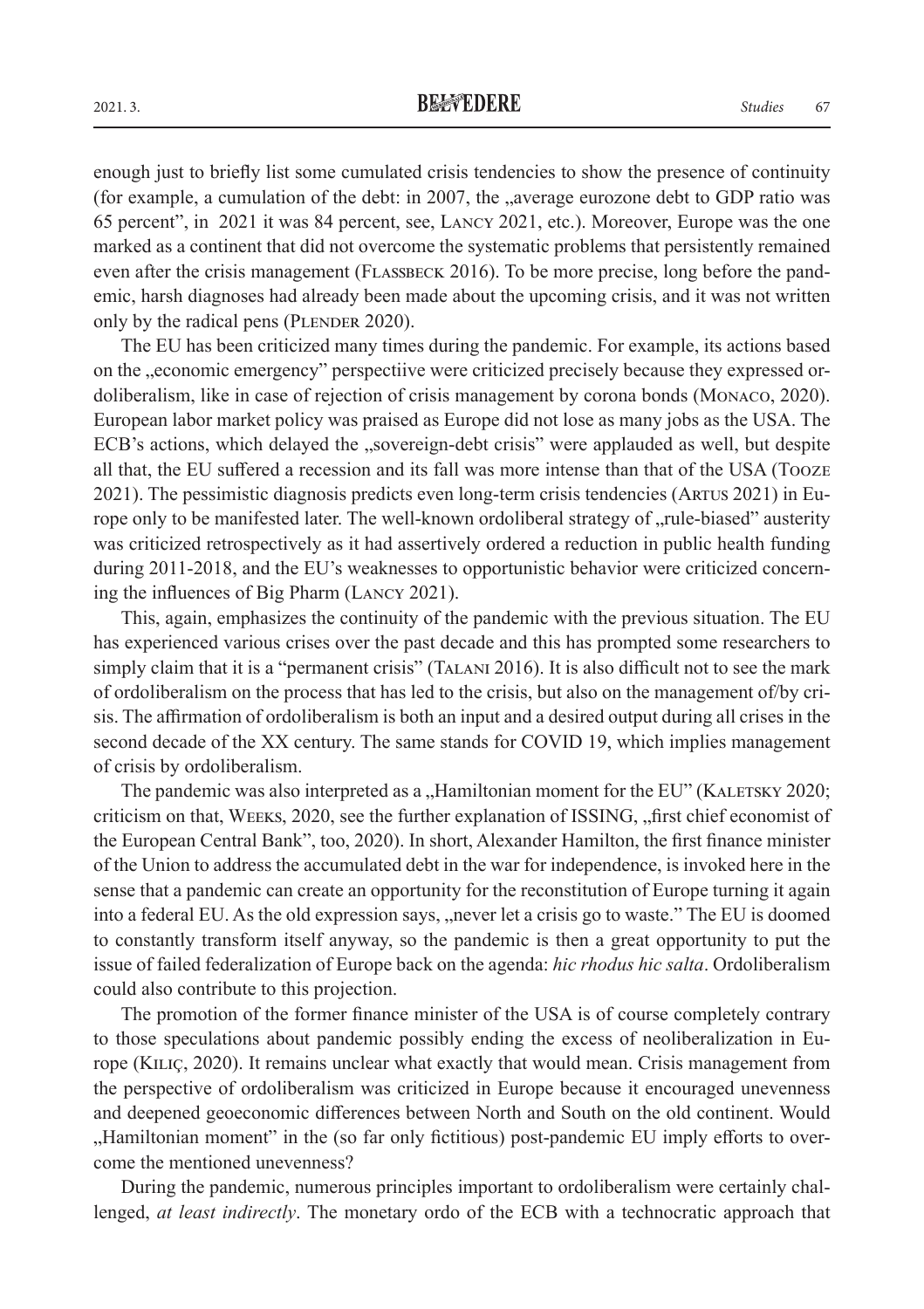realizes rational neutrality for some researchers (Tooze 2020) became unlikely hypothesis; namely, the mentioned neutrality disappears with the ECB entering a sphere that exceeds its set limits. A politicized monetary instance that makes systematic interventions replaces technocratic neutrality.

One might assume that the hypothesis of neutrality has always been just a mask for politicization. Anyhow, it is a fact that the degradation of the ideological neutrality of money management affects the idea of ordoliberal technocratic neutrality.

Constant questioning of ECB's competencies is related to its aforementioned non-neutral role. So, immediately after the peak of the pandemic, the German Constitutional Court ruled on the "public sector purchase program" which was launched in 2015 by the EU. Without discussing the merits of the said decision (the Federal Constitutional Court for the first time claimed the Union act as *, ultra vires*", MEINEL 2020), it is symptomatic that the decision of the German court caused the discussion to flare up with completely opposite opinions. The decision was interpreted by some as the last nail hit in the coffin of the federal EU, while the others saw it as a chance to rehabilitate federalization, especially after the Brexit situation (WOLF 2020; VITERBO 2020). Brexit, of course, added fuel to the fire, further intensifying the problems of the meaning of (post) sovereignty, supranationalism of EU, and finally breaking the "teleology" of European integration by which the EU would expand in time based on the logic of enlightened rationality.

What is important here is that the evocation of the Hamiltonian moment and constant discussions about the "mutualization of debt" as a lever for consolidating the post-Brexit situation show that the constellation is fragile. Instead of unambiguity, ambiguity and complexity have spread. Ordoliberalism must also be weighed against the same dilemmas.

#### **Considerations of ordoliberalization of capitalism**

The thunderous announcement of "recovery programs" in the USA and the EU ("Next generation program" and "asset-purchase program") is, for many interpreters, a sign of a possible milestone. There are even some ideas that management by pandemic could also break the ties with the dominant austerity model that which has led Europe to a problematic path.

How to resituate ordoliberalism now in the midst of these measures? Can we, with the desired transformation of neoliberalism into post-neoliberalism (Morgan 2021), speak analogously about *post*-ordoliberalism? Is that the future of Europe?

The criticism of classical liberalism by ordoliberalism has prompted some thinkers to argue that there is criticism of capitalism hidden in ordoliberalism (NEDERGAARD 2020). According to that, the conservative-liberal support of the social-market economy carried polemical charge towards capitalism. This would raise the assumption that capitalism is being criticized here from a liberal point of view, thus affirming the presence of some tensions between liberalism and capitalism.

It is a historical fact that ordoliberalism encouraged "social market economy". Ludwig Erhard (ERHARD 1947) categorically equated "politics of order" with "social politics". Armack spoke of "constructive Social Economy" (ARMACK 1978). There are undoubtedly certain components of ordoliberalism that represent an expression of divergence in relation to the Anglo-Saxon variant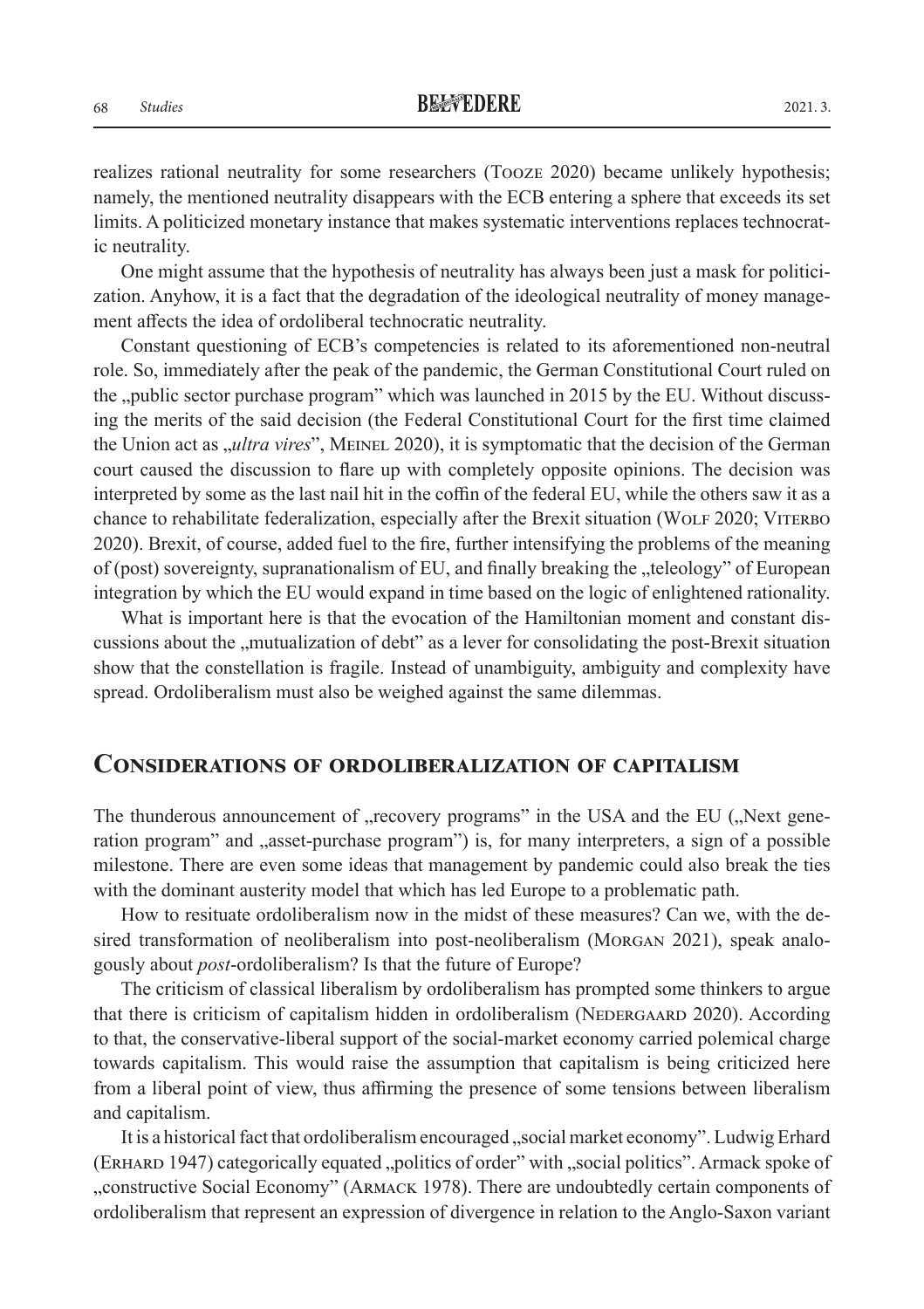of neoliberalism. Namely, not only does it promote the notion of "social" (which is almost excommunicated by certain neoliberal theorists), but also requires certain measures of social policy. Ordoliberals attacked the welfare state because they thought that their ordo-politics was more adequate in terms of achieving certain ethical principles, in other words, they thought that ordoliberalism was superior to the paradigm hidden in the welfare state. If there is Keynesian inspiration for the welfare state, it will only deceive the workers. The market is not the final criterion of truth. Armack will say that the market is just a system of instruments used for the affirmation of ordo. Rüstow, who has been widely quoted as the father of the "third way" between "capitalism and communism" (1949), although the primacy should be attributed to Franz Oppenheimer, truly criticizes "vulgar liberalism", "boundless liberalism" and he suggests to colleagues "frame" as a restriction of the "free market" (ASSLÄNDER – ULRICH 2009).

Rüstow might be of some relevance to today's theorists who are interested in the ethics of the economic sphere. His engagement in religious and ethical issues is just an example of the ordoliberal view that the economic domain must always be weighed from the aspect of non-economic criteria. The market is not self-regulatory and accordingly, the social aspect as a corrective in relation to the unbalanced market should present a "constitutional order". Ordoliberals are always against the reductive understanding of the economic domain anyway; for them, economic issues (which are otherwise analyzed in detail, but without quantitative techniques) are at the same time a stepping stone for some anthropological and ontological questions. They think that they have built an observatory from which they can comprehensively and interdisciplinary reconsider the dynamics of modern life. And if we add the phrases "strong state" and "ordering power", then we can see a range of different moments that separate ordoliberalism from the mentioned, much more familiar forms of neoliberalism.

However, we should not think that this gave birth to a kind of criticism of capitalism: ordoliberalism changed its direction by recognizing the necessity of the transformation of liberalism, which emphasized the importance of the revelation of natural order. And we are far from getting a devastating criticism of capitalism from ordoliberalism that seeks to nail liberalism to the ordo. Truth be told, the situation with capitalism is not simple. Armack, as we have already quoted, wrote an extensive book on capitalism and its laws opposing different notions of capitalism in sociology and economics. Eucken, who died in the middle of the XX century, distinguished capitalism from the "free market". He already nominalistically expressed doubts about the idea of capitalism, which seemed too abstract to him, as a personified general notion (*personifizierten Allgemeinbegriff*, see, EUCKEN 1959. 63.) and which hinders "real research of reality" (*die echte Untersuchung der Wirklichkeit*). Emphasizing the programmatic importance of "economic humanism", he underlined that capitalism necessarily implies monopolies, oligopolies and asymmetric market power in general, which undermines the pillars of the market. This is then opposed by a decentralized market structure that keeps the "open economy" alive.

Of course, it is unquestionable that such attitudes cause certain ordoliberal attitudes to be in opposition to the existing tendencies which imply multiplication of different forms of the mentioned asymmetric market power. We could also add that different reports during the pandemic confirm additional impulses regarding the strengthening of capital concentration in the form of market power. But what we can most benefit from ordoliberalism is the "spiritualization of capitalism." It is no coincidence that Armack, when once addressed these issues (1978, ibid.),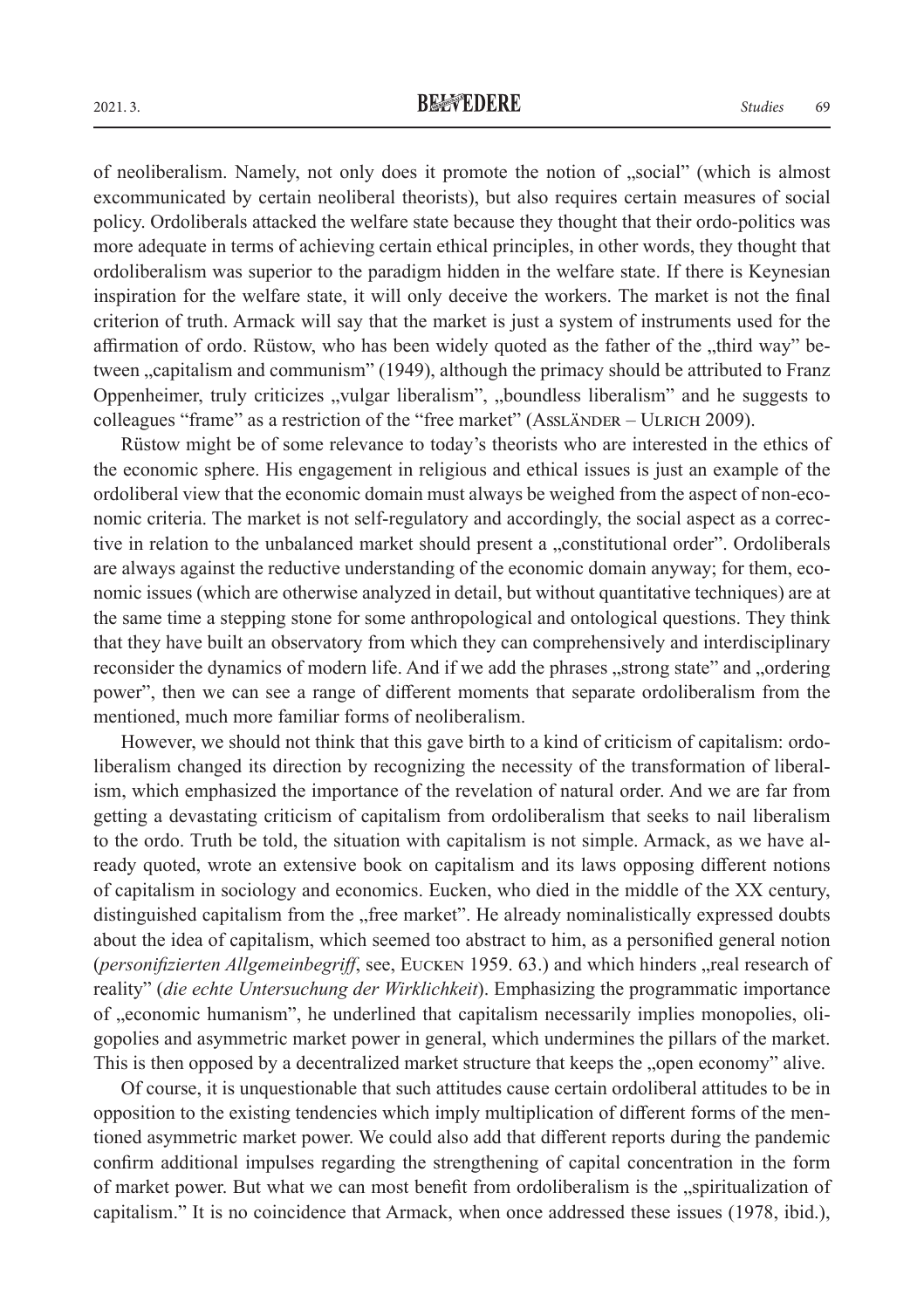firmly rejected , mixed systems of economic policy" and advocated ", pure order" and "delicately synchronized" economic policy with the social dimensions from spiritual perspective. Yet,

there is nowhere s any indication of the alternative to the existing order. After all, ordoliberalism as an "enforcer" of market-financial discipline, as a medium of discipline during the previous decade, and finally as a liberal orientation with state support could not exist if it were not congruent with the export strategy of German mercantilism, i.e. export interests of German capital. In this regard, we agree with the decisive opinion that ordoliberalism is necessary to explain the trends in the last decade, but it is not enough at the same time (Cafruny – Talani 2019). Still, that should come as no surprise: the structure, as we have already said, is expressed in conjunctural tendencies. Eucken's nominalism, which Sombart, Weber, Schumpeter, Mannheim question, calls into question the notion of capitalism as a general indication. *Therefore, we do not want to overestimate the "ideological influence" of ordoliberalism, but at the same time, we do not consider that frequent relating of German actors to ordoliberal constructions is pure manipulation.*

The German interpretation of the 2007 crisis was and remains moralizing ("frugality of the North" and "propensity of the moral hazard of the South"). The significance of this is reflected in the fact that public discourse depended on the narrative of the mentioned crisis. Ordoliberalism as the "great narrative" of the crisis, and as the "idea of the powerful" (PARSONS 2015; MATTHIJS 2015. 5.) that limits the power of "weaks" made it possible. One comment states:

"Ordoliberalism is what Angela Merkel wants for the Eurozone as a whole: rigid rules and legal frameworks beyond the reach of democratic decision-making…She is interested in power, not in ideology. And power means domestic power — she would never risk anything for broader European objectives in the way Kohl did... Germany, it seems, is becoming more German… What is much less likely, however, is that they will ever abandon ordoliberalism" (MÜLLER 2012; cited by Callison. 2018. 68.)

We agree with this comment, but the only thing that seems as an exaggeration to us is the claim that "she is interested in power, not in ideology". Ordoliberalism could have been a discursive horizon in the first and second decades of the twentieth century because it made it possible to *seek a balance between ideology and applicated power*.

To conclude: ordoliberalism was determined by the pandemic as well as the previous crises. His representants should now think about the socio-ecological order, the "pure order" but which is strongly mediated by ecological criteria. It is true that today's Europe is very different in relation to the historical situations in which the founders-ordoliberals began their journey. However, ordoliberalism is so strongly embedded in the institutional infrastructure of the EU that we will have to look at ordoliberalism in the near future. Its core, namely, the legalistic, rule-mediated government that is immune to democratic  $n$ , pressures", remains in force  $-\neq$  even though at the time of writing this, the last days of the German Chancellor's rule are coming to an end.

### **Bibliography**

Armack, A. M. (1932): *Entwicklungsgesetze des Kapitalismus*. Berlin, Juncker und Dunnahaupt Verlag.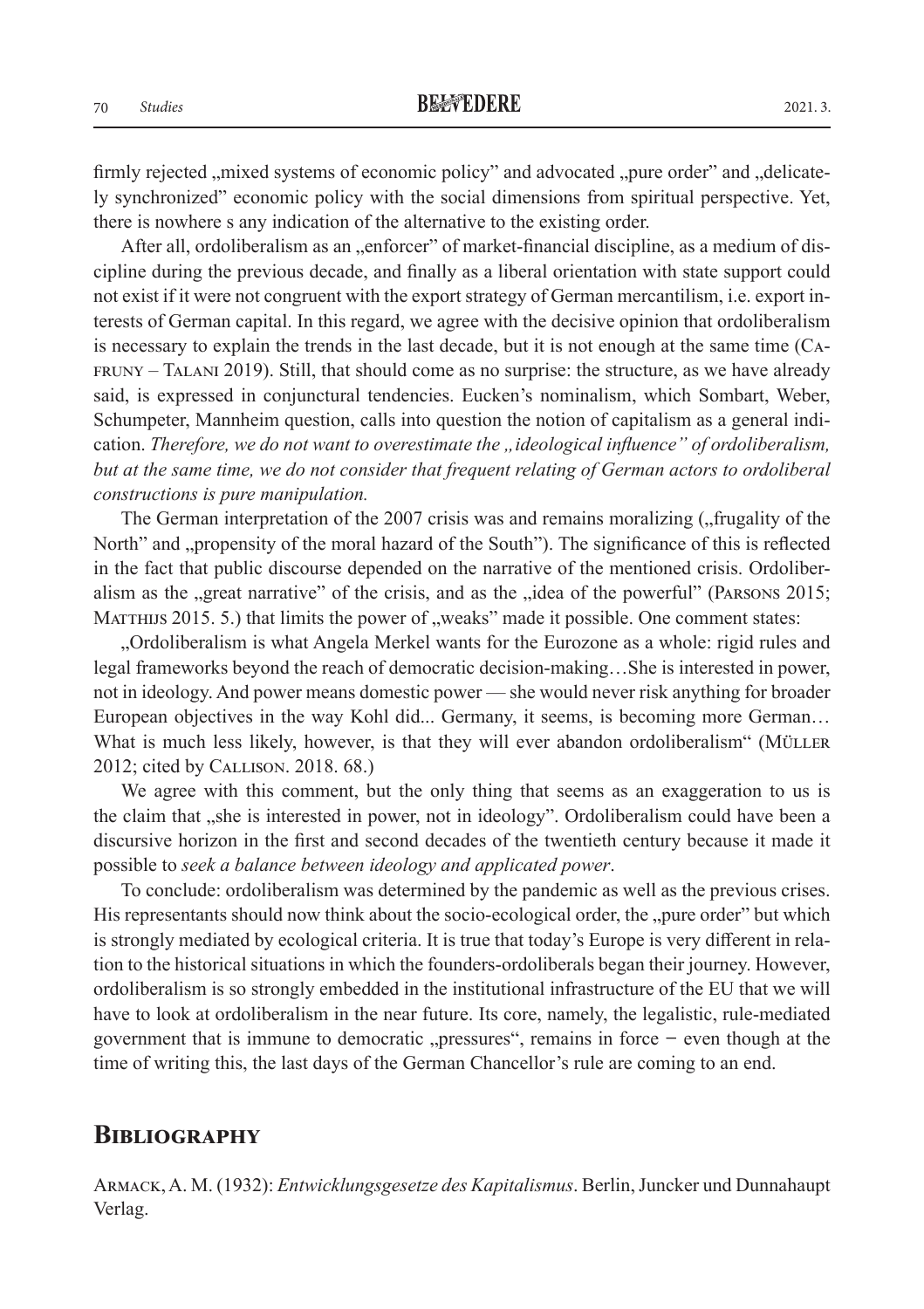Artus, P. (2021): *Stratégie Covid de l'Europe : attention aux traces durables de la crise*. https:// www.research.natixis.com/Site/en/publication/oQvOTxqcili59rAEVRZzPnfW5UFNm\_YR\_ Zpdt6uHdeQ%3D (accessed, 9/14/2021.)

Ash, T. G. (1994): *In Europe's Name: Germany and the Divided Continent*. New York, Vintage.

Assländer M. S. – P. ULRICH (Eds.) (2009): *60 Jahre Soziale Markwirtschaft*. Bern, Stuttgart Wien, Haupt Verlag.

Auer, S. (2019): Merkel's Germany and the European Union: Between Emergency and the Rule of Rules. *Government and Opposition.* 1–19, doi:10.1017/gov.2019.6.

Beck Th. ̶ H.-H. Kotz (2017): *Ordoliberalism: A German oddity?* London, CEPR Press.

Böckenförde, E. W., (2017): Ordnungdenken. In Ritter, J. (ed.): *Historisches Wörterbuch der Philosophie*. Schwabe, Verlag Basel, 1971–2007. Darmstadt, Lizenzausgabe für die Wissenschaftliche, Buchgesellschaft.

Böhm, F. (1973): Die Kampfansage an Ordnungstheorie und Ordnungspolitik. Zu einem Aufsatz im Kyklos. *Ordo* 24. 11–48.

Cafruny W. A. (2015): *Europe's Twin Crises: The Logic and Tragedy of Contemporary German Power* Valdai Discussion Club.

Cafruny, W. A. – L. S. Talani (2019): German Ordoliberalism and the Future of the EU. *Critical Sociology* 1–12.

Callison, W. (2018): Ordoliberalism's Trans-Atlantic (Un)Intelligibility: From Friedman and Eucken to Geithner and Schäuble: In Josef Hien – Christian Jorges (eds.)*: Ordoliberalism, Law and the Rule of Economics.* Oxford, Hart Publishers. 49–70.

Del Monaco A. (2020) *History as a Farce. Merkel's, Rutte's and Kurz's Ordoliberalism and the Economic Emergency of Covid-19*. https://www.transform-network.net/blog/article/historyas-a-farce-merkels-ruttes-and-kurzs-ordoliberalism-and-the-economic-emergency-of-covid/, accessed, 14.9.2021

DOLD, M. – KRIEGER, T. (2019): The 'new' crisis of the liberal order: Populism, socioeconomic imbalances, and the response of contemporary ordoliberalism. *Journal of Contextual Economics* 139. 243–258.

DOLD,  $M. - T.$  KRIEGER (2021): The ideological use and abuse of Freiburg's ordoliberalism. *Public Choice*. https://doi.org/10.1007/s11127-021-00875-0, accessed, 14.9.2021.

Dupont C. (2018) The EU's Collective Securitisation of Climate Change. *West European Politics* 42 (2), 369–390.

Erhard, L. (1948): The Programme of Economic Reform, In Horst Friedrich eds.: Wunsche *Standard texts of Sozial Market Economy* Stuttgart, New York, Gustav Fischer. 27-31.

Esposito, R. (2005): *Categories de l'Impolitique*. Paris, Seuil.

Eucken, W. (1969): Die Grundlagen der Nationalökonomie, Siebente Auflage. Berlin Heidelberg, Springer-Verlag.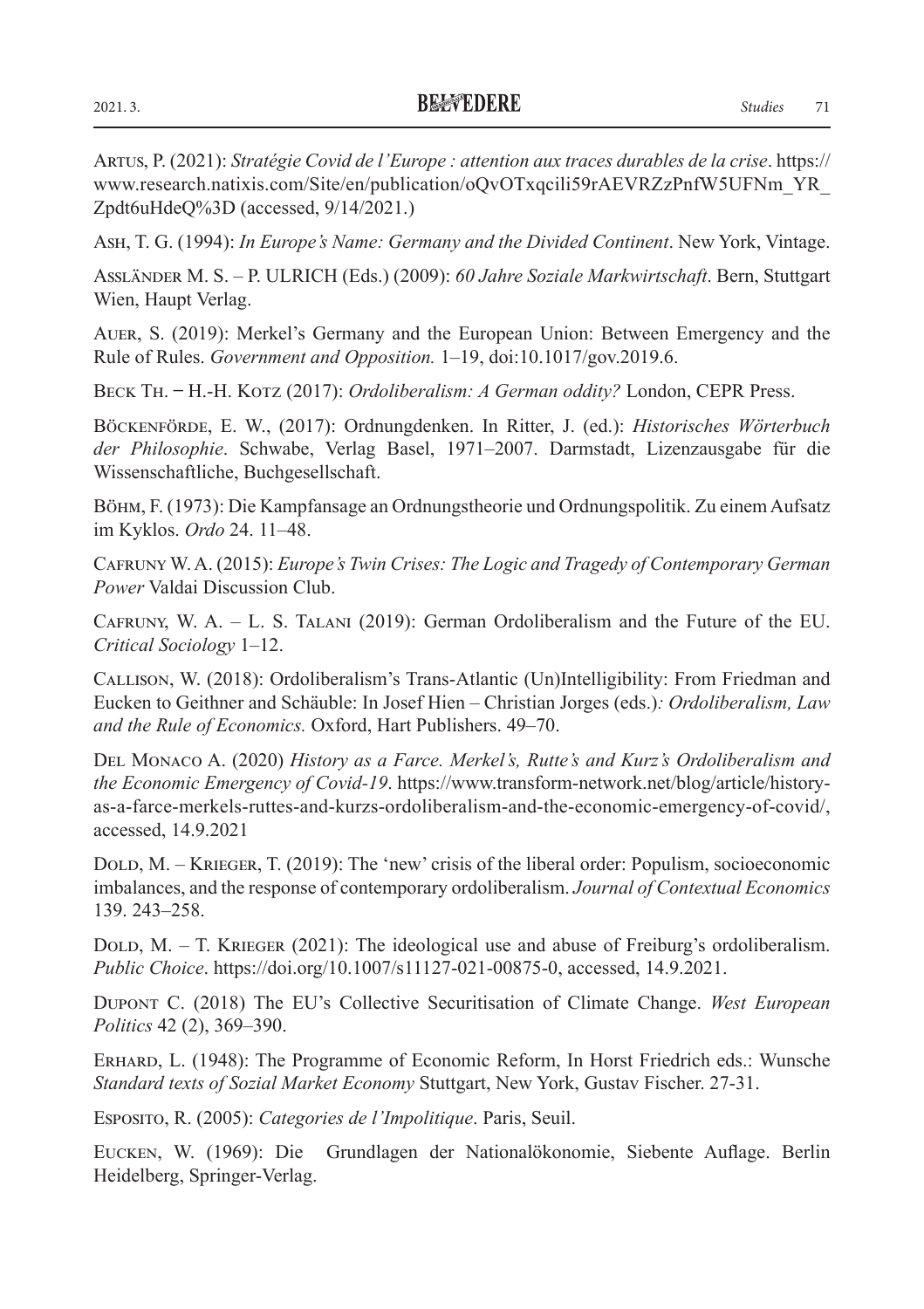European Commission (2020): Financing the green transition: The European Green Deal Investment Plan and Just Transition Mechanism. Policy brief, https://ec.europa.eu/regional\_ policy/en/newsroom/news/2020/01/14-01-2020-financing-the-green-transition-the-europeangreen-deal-investment-plan-and-just-transition-mechanism accessed, 2 July 2020.

FELD, L. P. – KÖHLER, E. A., – NIENTIEDT, D. (2015): Ordoliberalism, pragmatism and the Eurozone crisis: How the German tradition shaped economic policy in Europe. European *Review of International Studies* 2, 48–61.

Flassbeck H. (2016): *Das arrogante Europa der machtigen*. Makroskop, 15 July.

Flassbeck H. (2019): *Das deutsche problem*. https://makroskop.eu/das-deutsche-problem/ accessed, 14.9.2021.

Fouskas V. K. (2018): Neo-liberalism and ordoliberalism: a critique of two forms of imperialism and authoritarianism. *Critique* 46:3, 397-421.

Germann J. (2017): Beyond geo-economics: Advanced unevenness and the anatomy of German austerity. *European Journal of International Relations,* print 31 July 2017. DOI: 10.1177 /1354066117720987.

Germann J. (2020): *Unwitting Architect, German Primacy and the Origins of Neoliberalism*. Stanford, Stanford University Press.

Goldschmidt, N. ed. (2005): *Wirtschaft, Politik und Freiheit: Freiburger Wirtschaftswissenschaftler und der Widerstand*. Tübingen, Mohr Siebeck.

Havertz, R. (2018): Right-Wing Populism and Neoliberalism in Germany: The AfD's Embrace of Ordoliberalism, *New Political Economy*, https://doi.org/10.1080/13563467.2018.1484715.

Issing, O. (2021): The COVID ‐ 19 crisis: A Hamilton moment for the European Union? *International Finance*, 23, 340–347.

James, H. (2020): Neoliberalism and its Interlocutors *Capitalism: A Journal of History and Economics*, Volume 1, Number 2, Spring, 484–518.

Kaletsky, A. (2020): 'Europe's Hamiltonian Moment', Project Syndicate, 21 May 2020. https:// www.project-syndicate.org/commentary/french-german-european-recovery-plan-proposal-byanatole-kaletsky-2020-05, accessed, 14.9.2021.

Kiliç S. (2020): Does COVID-19 as a Long Wave Turning Point Mean the End of Neoliberalism? *Critical Sociology*. https://doi.org/10.1177/0896920520980083, accessed, 14.9.2021.

Krarup, T. (2019): German Political and Economic Ideology in the Twentieth Century and its Theological Problems: The Lutheran Genealogy of Ordoliberalism, *European Journal of Cultural and Political Sociology* 6 (3). https://doi.org/10.1080/23254823.2018.1559745.

Kundnani, H. (2015): Leaving the West Behind: Germany Looks East. *Foreign Affairs* 94, 1, January-February, 25–47.

Lancy, E. (2021) Austerity Kills. https://emmaclancy.com/2020/03/21/austerity-killscommission-demanded-cuts-to-public-healthcare-spending-63-times-from-2011-2018/, accessed, 14.9.2021.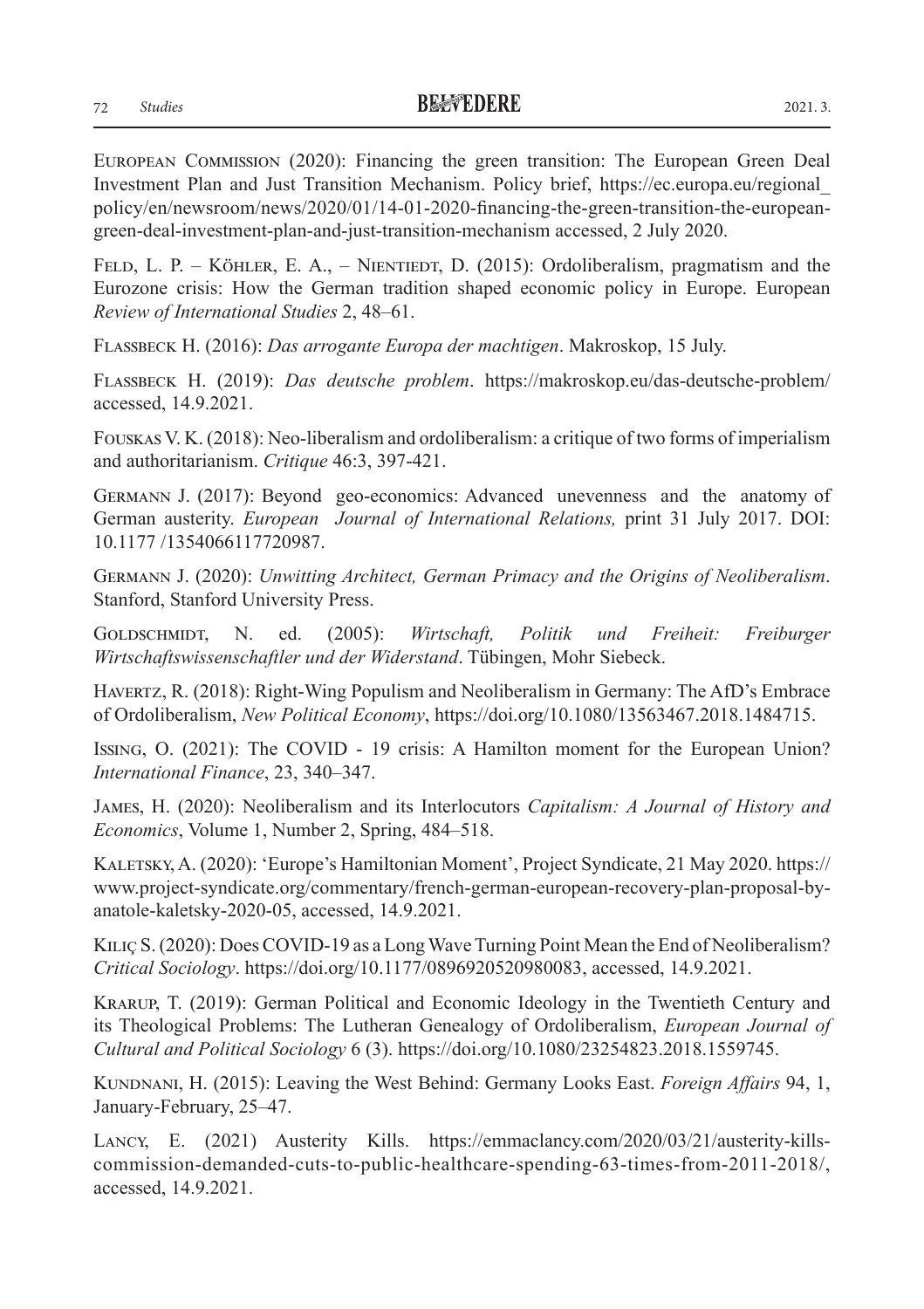Latour, B. (1994): *Science in action. How to follow scientists and engineers through societ*y, 6. Aufl., Cambridge Mass, Harvard Univ. Press.

LOKDAM, HJ. (2020): We Serve the People of Europe': Reimagining the ECB's Political Master in the Wake of Its Emergency Politics. *Journal of Common Market Studies* 58. (4.) 978–979.

Luhmann N. (1993): *Das Recht der Gesellschaft*, Frankfurt/M., Suhrkamp.

Malm, A. (2020): *Corona, Climate, Chronic Emergency*, London, Verso.

MATTEI, E. C. (2017): The Guardians of Capitalism, International Consensus and Technocratic Implementation of Austerity, *Journal of.Law& Society* 44. 10–31.

MATTHIAS M. (2015): Powerful rules governing the euro: the perverse logic of German ideas, *Journal of European Public Policy*. DOI:10.1080/13501763.2015.1115535.

Meinel, F. (2020): Verhältnismäßig grenzenlos. *Merkur* 74. (9): 43–49.

Merton, R. K. (1936)\_ The Unanticipated Consequences of Purposive Social Action, *American Sociological Review* Vol. 1. No. 6. 894–906.

MIDDELAAR L. VAN (2016): The Return of Politics – The European Union after the crises in the eurozone and Ukraine, *JCMS,* Vol. 54. No. 3. 495–507.

Morgan J. (2021): The future: Thanks for the memories. *real-world economics review*, 96, Jul, 2–28.

Nedergaard, P. (2020): The Ordoliberalisation of the European Union? *Journal of European Integration* 42. (2) 213–230.

NIENTIEDT, D. (2019): Metaphysical justification for an economic constitution? Franz Böhm and the concept of natural law, *Constitutional Political Economy*, https://doi.org/10.1007/ s10602-019-09275-5

Oksala, J. (2017): Ordoliberalism as Governmentality. In *The Birth of Austerity*, edited by Th. Biebricher and F. Vogelmann, London: Rowman & Littlefield, 181–197.

Ötsch, W. – Pühringer, S. – Hirte, K. (2017): *Netzwerke des Marktes. Ordoliberalismus als Politische Ökonomie*, Wiesbaden, Springer VS.

Parsons, C. (2015) Ideas and power: four intersections and how to show them, *Journal of European Public Policy*, doi:10.1080/13501763.2015.1115538.

Plender, J. (2020): The Seeds of the Next Debt Crisis, *Financial Times* (4 March), https:// www.ft.com/content/27cf0690-5c9d-11ea-b0ab-339c2307bcd4, accessed, 14.9.2021

POHL J. H. (2020): Emergency, security and strategic autonomy in EU economic regulation. *ERA Forum* 21, 143–154.

Pühringer, S. (2015): Markets as 'ultimate judges' of economic policies: Angela Merkel's discourse profile during the economic crisis and the European crisis policies, https://ideas. repec.org/p/ico/wpaper/31.html, accessed, 14.9.2021

Rüstow, A. (1949): Zwischen Kapitalismus und Kommunismus. *ORDO - Jahrbuch für die Ordnung von Wirtschaft und Gesellschaf*t 2. 100–169.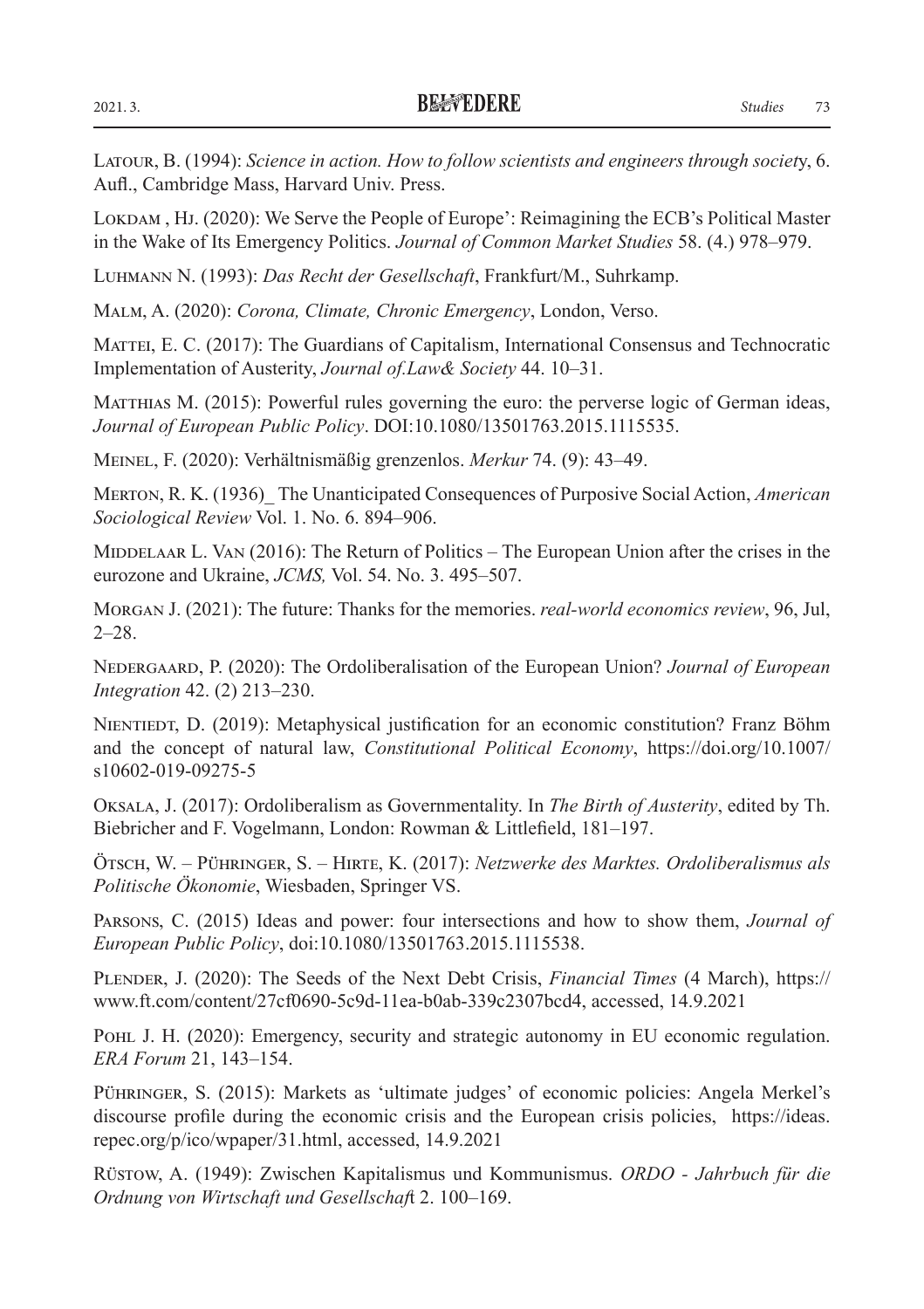Sabatier, P. A./Jenkins – Smith, H. C. (Hg.) (1993): *Policy change and learning. An advocacy coalition approach*, Boulder, Colo., Westview Press.

Scharpf F. (2015): Is there a successful 'German model'? In Unger B (ed.) *The German Model: Seen by its Neighbours*. London, SE. 87–104.

Solty I. (2016): *Exportweltmeister in Fluchtursachen: Die Neue Deutsche Aussenpolitik, die Krise und Linke Alternativen*. Berlin, Rosa Luxemburg Stiftung.

SCICLUNA N.  $-$  S. AUER (2019): From the rule of law to the rule of rules: technocracy and the crisis of EU governance. *West European Politics*. DOI:10.1080/01402382.2019.1584843

Siems, M. And Schnyder, G. (2014): Ordoliberal Lessons for Economic Stability: Different Kinds of Regulation, Not More Regulation. *Governance* Vol. 27, No. 3. 377–396.

Slobodian, Q. (2018): *Globalists: The End of Empire and the Birth of Neoliberalism.*  Cambridge, MA, Harvard University Press.

Sonne, W. (2014): *The Culture of Restraint is No More: Germany is Ready for a Larger Role in the World AIGS*. February 3 http://www.aicgs.org/issue/the-culture-of-restraint-is-no-moregermany-is-ready-for-a-larger-role-in-the-world/ accessed, 14.9.2021

Steinberg F., Vermeiren M. (2016): Germany's institutional power and the EMU regime after the crisis: Towards a Germanized Euro area? *Journal of Common Market Studies* 54. (2) 388–407.

Streeck W. (2015): German Hegemony: Unintended and Unwanted, German Hegemony: Unintended and Unwanted. https://www.eurozine.com/ german-hegemony-unintended-and-unwanted/

Streeck, W. (2018): Europe under Merkel IV: Balance of Impotence. *American affairs* 2. 162–193.

Talani L. S. (2016): Competitiveness and the emu: At the roots of the Euro-zone crisis. *Politica Economica/Journal of Economic Policy* XXXII (3) 511–538.

Tobias T. (2019): Instrumentalizing EMU's democratic deficit: the ECB's unconventional accountability measures during the eurozone crisis. *Journal of European Integration*, 41:4, 447-463. DOI: 10.1080/07036337.2018.1513498

TOOZE A. (2020): *The Death of the Central Bank Myth*. https://foreignpolicy.com/2020/05/13/ european-central-bank-myth-monetary-policy-german-court-ruling/ accessed, 14.9.2021

Tooze A. (2021): *Europe's 'long-Covid' economic frailty*. https://www.socialeurope.eu/europeslong-covid-economic-frailty accessed, 14.9.2021

Tornhill, C. (2007): *German Political Philosophy*. London, Routledge.

Viterbo, A. (2020): The PSPP Judgment of the German Federal Constitutional Court: Throwing Sand in the Wheels of the European Central Bank, European Papers www.europeanpapers.eu , Vol. 5, No 1, 671–685.

Vollrath E. (2003): *Was ist das Politische? Eine Theorie des Politischen und seiner Wahrnehmungerlag*, Würzburg, Königshausen & Neumann GmbH.